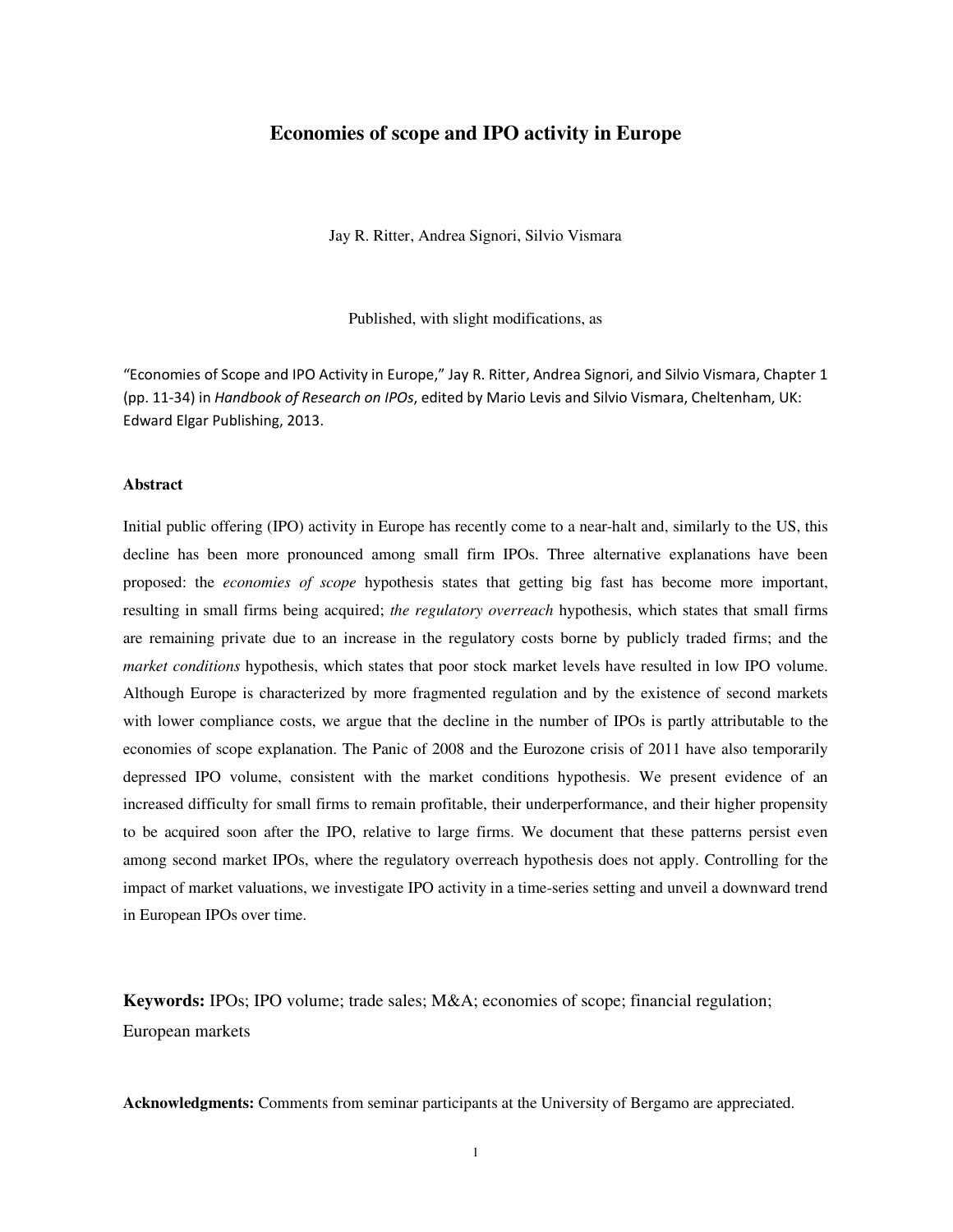## **1. Introduction**

Initial public offering (IPO) activity in Europe has recently come to a near-halt, due to the Panic of 2008 and the Eurozone crisis of 2011. The 280 companies going public on the London, Euronext, Frankfurt, and Milan stock exchanges from 2008 to 2011 is lower than the 353 companies going public in 2007 alone. An analogous dearth of IPOs has occurred in the US, as documented in Gao, Ritter and Zhu (2012). Gao et al. discuss three hypotheses that have been proposed to explain the low volume of IPOs in the US during 2001- 2011.

First, the Sarbanes-Oxley Act (hereafter, SOX) of 2002 made going and staying public more costly, due to additional compliance requirements; and the reduction in bid-ask spreads from 1994-2001 and Regulation FD in 2000 led to a reduction in analyst coverage for smaller firms that decreased the attractiveness of going public. Supporters of the "regulatory overreach" hypothesis argue that the combination of these effects significantly lowered the market valuation of small publicly traded firms, discouraging other IPOs.

Second, lower stock market valuations after the collapse of the technology bubble starting in March 2000 have reduced the attractiveness of going public. Supporters of the "market conditions" hypothesis argue that the drop in IPO activity is just temporary.

Third, the "economies of scope" hypothesis states that due to an ongoing change in the economy, small firms are worth more as part of a larger organization that can realize economies of scope and scale. Thus, they find it more convenient to get big fast by selling out in a trade sale (merging) rather than going public and remaining independent. The economies of scope hypothesis is based on the evidence that the decline in IPOs has been most pronounced among small firms, and that small firms have been increasingly unable to be profitable. The economies of scope hypothesis views the decline in IPO activity as a consequence of a change in the attractiveness of being big rather than small, rather than the attractiveness of being private rather than public.

This paper sheds light on the decline of European IPO activity and tests the different hypotheses laid out in Gao et al*.* (2012). Similarly to the US, we find that the decline in IPO activity has been mainly driven by small firms. In the main markets of the four largest European economies, the percentage of IPOs by small firms, where small firms are defined as those with less than  $\epsilon$ 30 million in pre-IPO annual sales using 2011 purchasing power, has dropped to an annual average of 25.4% in 2001-2011 from an annual average of 38.2% in the six years 1995-2000 preceding the bursting of the technology bubble. Small firms may have suffered more than others from higher compliance costs, as argued by the regulatory overreach hypothesis. On the other hand, the IPO drought may be due to an ongoing change in the economy whereby small firms receive higher valuations in trade sales (acquisitions by strategic buyers) than in public markets, because they can create greater profits as part of larger organizations rather than as small independent firms. Europe is a privileged setting in which to examine the economies of scope hypothesis. We take advantage of the presence of second markets for small companies, exempt from regulatory changes, to test whether the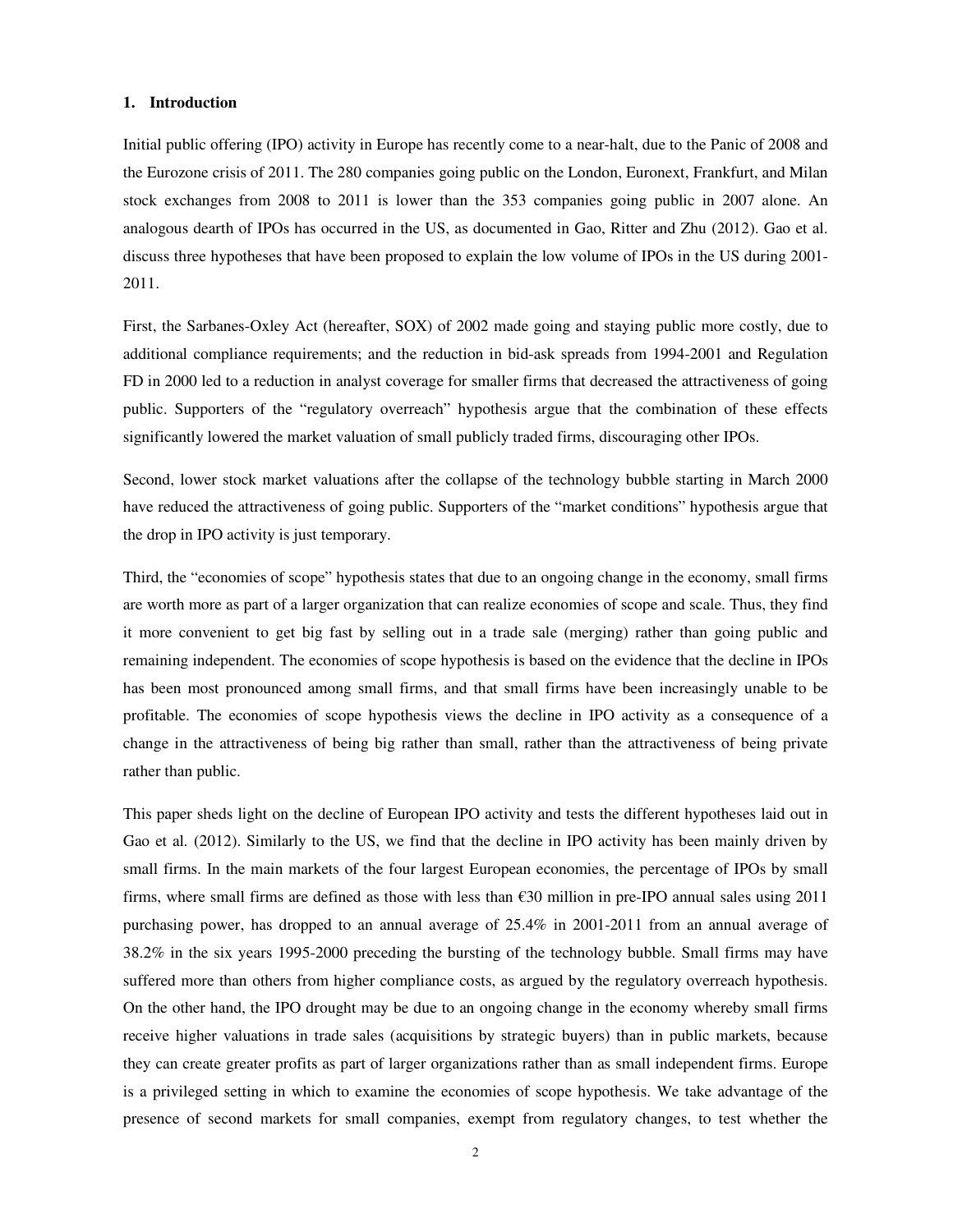predictions of the regulatory overreach, market conditions, and economies of scope hypotheses hold in an environment where regulatory overreach is not as important.

We find that the decline in the number of small firm IPOs in Europe is only partly attributable to general market conditions. The decline in the number of IPOs in 2001-2003 and in 2008-2011 occurred in conjunction with unfavorable market conditions. However, our evidence suggests that the economies of scope motivation is also important. First, the profitability of small firm IPOs has declined over time, and has been persistently lower than for large firm IPOs. Among small firm IPOs, the percentage that are profitable in the three years after going public has declined from 67.1% in 1995-2000 to 44.4% in 2001-2011, while the downtrend has been less pronounced for large firm IPOs (from 91.3% to 80.1%). The pattern of low profitability for small firms also persists among seasoned listed companies. Second, the long-run performance of small company IPOs has been poor for public-market investors. The average 3-year buy-andhold return for investors buying at the closing market price following the first 21 days of trading, has been -2.9% for small company IPOs from 1995-2008, in contrast to +14.6% for large company IPOs. European IPOs from 1995-2008 have given investors an equally weighted average 3-year buy-and-hold return of only 2.5%, less than 1% per year on an annualized basis.

This evidence is consistent with that in Vismara et al. (2012), who examine European IPOs from 1995-2006. They report a negative abnormal performance for IPOs on European second markets: the average 3-year buyand-hold abnormal return for main market IPOs has been +12.3%, whereas the average for second market IPOs has been -19.0%.<sup>1</sup> Third, while European IPO activity has fallen, the number of merger and acquisition (M&A) deals has risen, suggesting an increased preference for external growth by means of trade sales rather than internal growth financed by equity issues. The propensity to be acquired soon after the IPO has increased among small companies over the last decade. This is consistent with the desire to get big fast posited by the economies of scope hypothesis. Moreover, inconsistent with the regulatory overreach explanation, we find that the fraction of non-European companies listing in Europe has not been affected by regulatory changes, and listed companies are not going private more frequently in an attempt to avoid the higher compliance costs of staying public.

Finally, we test our explanation in a multiple regression with the quarterly volume of IPOs scaled by real gross domestic product (GDP) as the dependent variable. Our results support the market conditions hypothesis, as the level of general stock market valuations is found to be a primary determinant of IPO activity. However, we also find a negative time trend affecting IPO activity that is not attributable to poor market valuations. Consistent with the economies of scope hypothesis, this trend is driven by small firms. That is, the negative time trend that is unrelated to market conditions is stronger for small firm IPOs than large firm IPOs. Evidence in support of the economies of scope hypothesis persists also in second markets. Although facing considerably looser regulation, the number of companies going public on these markets has

l

 $1$  In their Table 5, Vismara et al. (2012) report mean 3-year buy-and-hold returns of 35.2% for main market IPOs and -0.7% for second market IPOs, before adjusting for the returns on the FTSE EuroMid index to compute abnormal returns.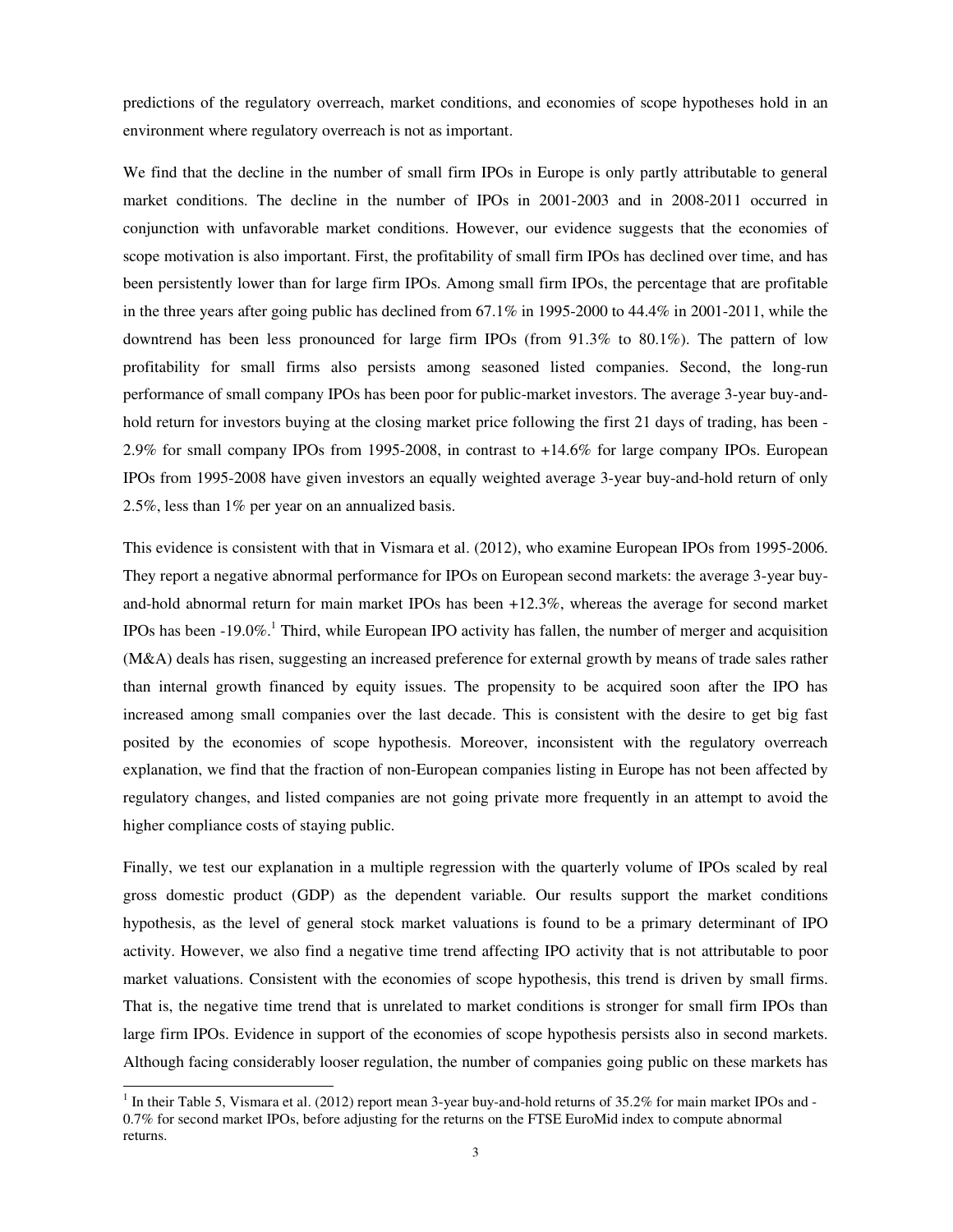significantly declined over time. This downtrend on the lightly regulated second markets confirms that increased compliance costs due to SOX-like regulatory changes are not the primary cause of the drop in IPO activity since 2000.

This paper can be viewed as a companion of the Gao et al*.* (2012) study, which focuses exclusively on US IPOs for its empirical evidence. Their theoretical analysis predicts a decline in the number of small company IPOs in all countries with high levels of economic development. Both the present analysis and the Gao et al*.*  (2012) analysis attempt to explain long-term trends, while controlling for the shorter-term fluctuations in IPO volume associated with bull and bear markets. Despite substantial differences with the US environment, such as European regulatory fragmentation and the existence of second markets for small companies, we find evidence in support of the economies of scope hypothesis. The decline in the number of companies going public in the US has raised concerns about its effect on GDP and employment growth. Many public companies are indeed leaders in innovation and job creation, and the drop in IPOs may be detrimental for economic growth. The number of companies going public has also fallen in Europe, although until recently not as severely.

The remainder of this article is organized as follows. Section 2 describes securities regulation in Europe. Section 3 defines the testable hypotheses, and Section 4 presents the sample and the results. Section 5 focuses on the second markets for small companies. In Section 6, we report the results of time series regressions with the quarterly volume of IPOs scaled by real GDP as the dependent variable. Section 7 concludes.

### **2. Securities regulation in Europe**

 $\overline{a}$ 

The introduction of the Sarbanes-Oxley Act in 2002 by US authorities served as a paradigm that influenced analogous regulatory changes in Europe. In the same year, the *Report of the High Level Group of Company*  Law Experts on a Modern Regulatory Framework for Company Law in Europe<sup>2</sup>, issued by the European Commission, recommended corporate governance practices that are similar to the SOX provisions. A number of member states responded by either issuing national corporate governance codes or revising the existing ones. Although the contents vary across countries, the codes are highly aligned with EU guidelines in recommending a balance of independent directors and non-independent directors, the separation of the CEO and chairman-of-the-board positions, formal and transparent procedures for the appointment of directors to the board, and effective internal control systems (Akyol et al., 2012).

Analogous regulatory changes have been implemented across EU member states at different points in time. The four countries that we focus on have put into force changes in their governance codes between 2002 and 2004. First, German authorities introduced *The German Corporate Governance Code* on February 26<sup>th</sup>,

<sup>&</sup>lt;sup>2</sup> http://ec.europa.eu/internal\_market/company/docs/modern/report\_en.pdf.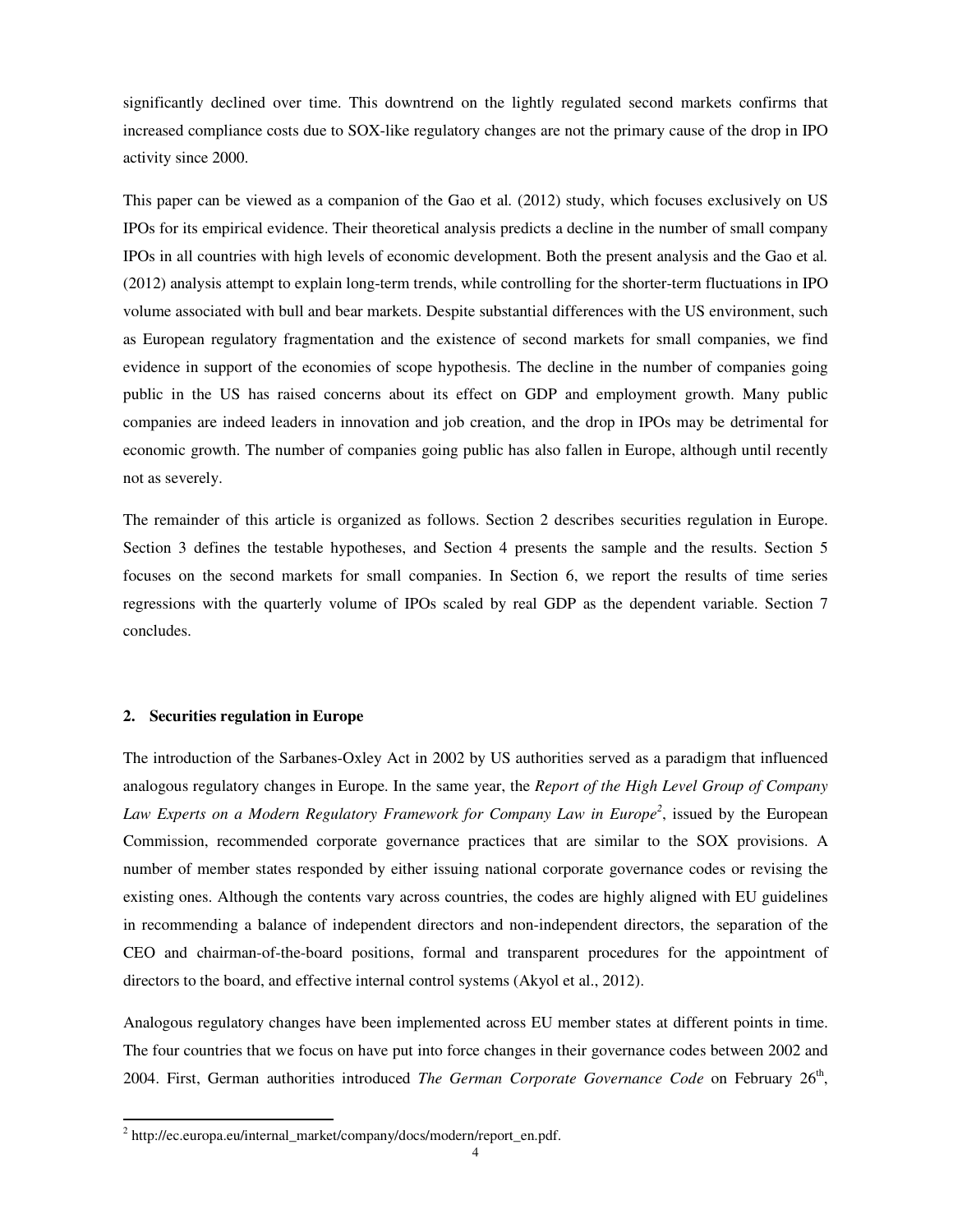2002; in the UK, *The Combined Code* was passed on July 23rd, 2003; French authorities approved *The Law on Financial Securities of 2003* on August 1st, 2003; finally, the *Legislative Decree no. 310/2004* was enacted in Italy on January  $1<sup>st</sup>$ , 2004. Such staggered implementation offers better identification of the regulatory effects than a single regulatory event such as SOX (Christensen et al., 2012).

However, 'SOX-equivalent' regulations do not apply to all the companies going public in Europe, where stock exchanges are organized in segments, with a main market and one or more second markets that are typically designed to meet the needs of small and young companies (Vismara et al., 2012). These second markets are present in all of the four countries we consider, and have been used instead of the main markets by the majority of companies going public over the last decade in these four countries. From 1995 to 2011, 3,055 IPOs took place on second markets and 893 on main markets. These 'exchange-regulated markets' are characterized by looser regulation, as defined by the European Financial Services Directive, and are not affected by regulatory changes at a national level<sup>3</sup>.

#### **3. Testable hypotheses**

A private firm in the US was much more likely to have been acquired than to go public over the last decade (Bayar and Chemmanur, 2011). The regulatory overreach hypothesis explains this pattern as a consequence of post-SOX compliance costs, which are posited to have been detrimental to the market value of small publicly traded firms, and a lack of analyst coverage, due to the 2003 Global Settlement and the effects of decimalization. Conversely, the economies of scope hypothesis ascribes the drop in small firm IPOs to the higher earnings that can be realized as part of a larger organization rather than as a small independent company, whether the company is public or private. In this section, we present a number of testable hypotheses that emanate from the economies of scope explanation.

### *3.1 Profitability*

 $\overline{\phantom{a}}$ 

The economies of scope hypothesis asserts that, in a dynamic setting where profitable growth opportunities may be lost if they are not quickly seized, a larger organization is able to earn higher profits because it can realize economies of scope and bring new technologies to market faster. Consistent with this perspective, we expect small firms to be less profitable after the IPO than is the case for large firms.

 $3$  All the second markets of the four stock exchanges that we study here are now categorized as "exchange-regulated". The main effect is that the national listing authorities (equivalent to the US Securities and Exchange Commission) are not required to approve a firm's prospectus when its listing does not involve a public offer. In practice, shares are issued exclusively to qualified institutional buyers (QIBs), but there are no restrictions on the ability of the QIBs to resell the shares to individual investors. This model is typically associated with London's popular Alternative Investment Market (AIM), and was emulated by the other stock markets in Continental Europe when trying to (re)launch second-tier markets such as the Alternext by Euronext, the Freiverkehr in Germany (Frankfurt), and the MAC in Italy (Milan).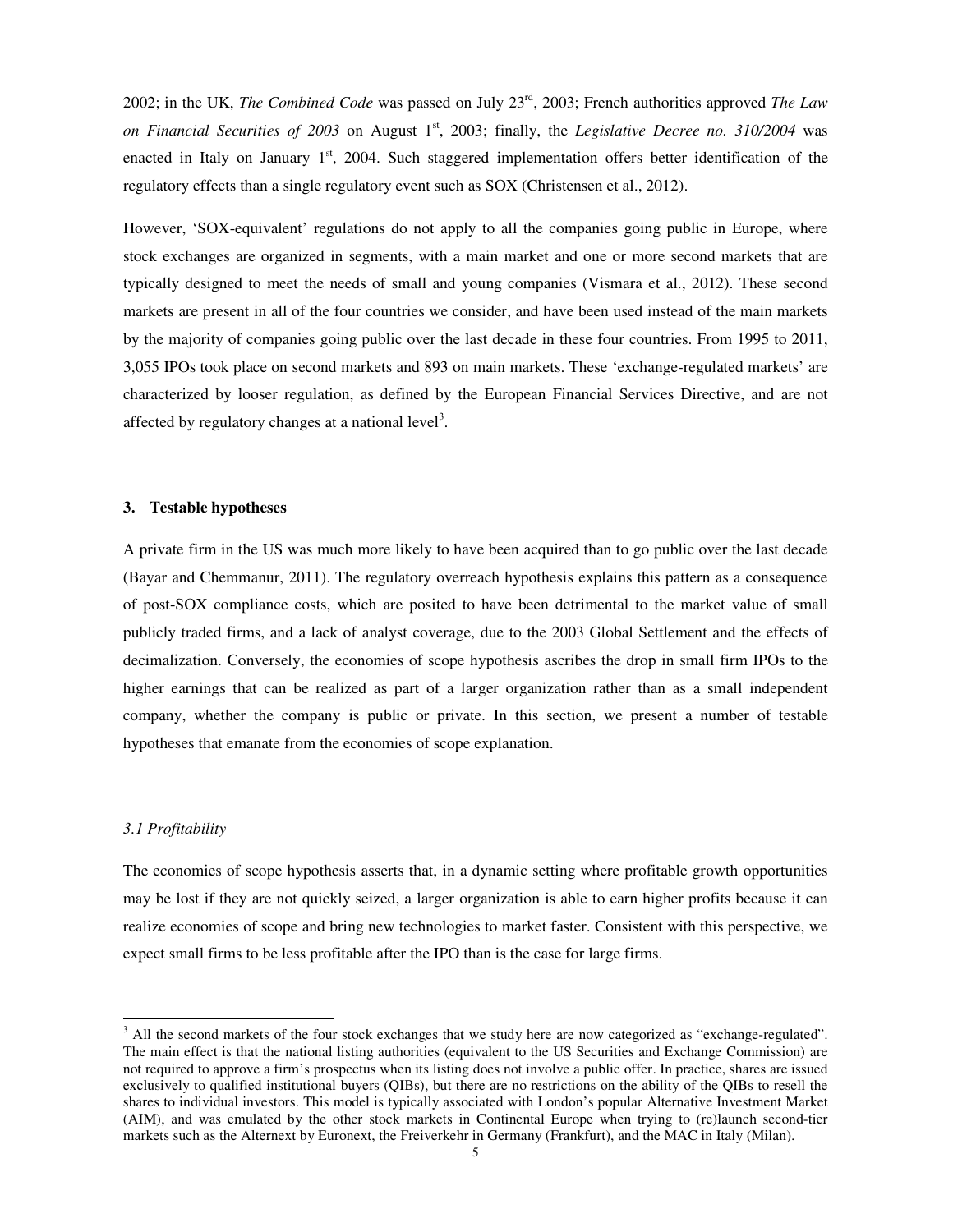*Hypothesis 1: Over the last decade, the percentage of firms that are profitable in the years following the IPO decreases more among small than large companies.* 

#### *3.2 Long-run performance*

There is no direct implication of the economies of scope hypothesis on the relative long-run performance of small firm IPOs with respect to large firm IPOs. Low returns due to an unanticipated decrease in earnings of small companies could be either caused by increased compliance costs or by an unanticipated deterioration in profitability relative to large firms. However, if the costs brought by stricter regulation were unanticipated, companies that were already public when these changes occurred would see low returns, regardless of their size, as investors incorporated the effects into market prices. If the unanticipated increase in costs was greater for small firms on a percentage basis, as has been documented in the US (Iliev, 2010), then small firms would have lower returns. In contrast, an unanticipated decline in the profitability of small firms due to a technological change, as argued by the economies of scope hypothesis, would result in low returns only for small firms.

*Hypothesis 2: Over the last decade, the long-run returns for small firms are lower than the long-run returns for large firms.* 

#### *3.3 Foreign listings*

If higher compliance costs due to stricter regulation had been detrimental for European public markets' attractiveness, as argued by the regulatory overreach hypothesis, we would expect a drop in the number of foreign companies going public once European countries began to implement regulatory changes.

*Hypothesis 3: Over the last decade, there is no significant decrease in the market share of foreign IPOs in European markets.* 

#### *3.4 Survival rates and M&A activity*

A decline in the value of small independent firms relative to large firms, according to the economies of scope hypothesis, should have two effects. First, M&A activity should rise, since small private firms would get better valuations in trade sales, in which they become part of a larger organization, than in IPOs; second, small companies that do go public should exhibit an increased propensity to take part in M&A deals, either being acquired or making acquisitions. Conversely, if high compliance costs brought by SOX-like regulatory changes are the main reason for why being a small publicly traded firm has become less attractive, we would expect an increase in the fraction of recent IPOs that subsequently leave the market and go private in an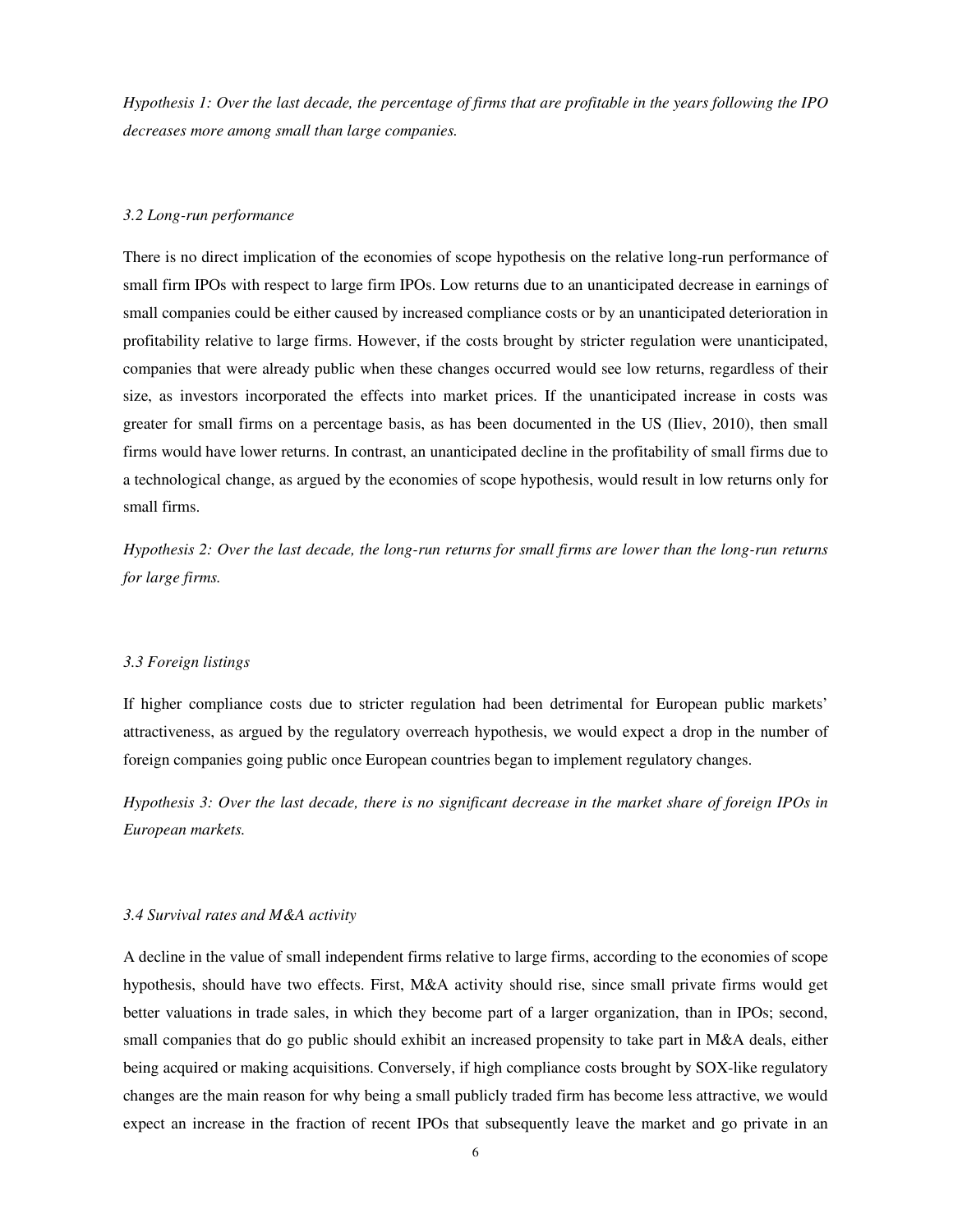attempt to avoid such costs. The economies of scope hypothesis thus produces the following testable hypotheses:

*Hypothesis 4: Over the last decade, while the number of IPOs decreases, small firm M&A activity does not.* 

*Hypothesis 5: Over the last decade, the percentage of small firms that are acquired after their IPO increases.* 

*Hypothesis 6: Over the last decade, the percentage of small firms that go public and make acquisitions after their IPO increases.* 

*Hypothesis 7: Over the last decade, there is no significant increase in the fraction of IPOs that subsequently go private as an independent firm.* 

#### **4. Sample and results**

Our sample is composed of 3,948 European IPOs that took place on the London, Euronext<sup>4</sup>, Frankfurt and Milan stock exchanges from 1995 to 2011. We identify the IPOs and collect the data from the EurIPO database<sup>5</sup>. We focus on the stock exchanges of the UK, France, Germany, and Italy since these countries are the four largest European economies. The sample includes IPOs on both the main and second markets<sup>6</sup>. In this section, we test the seven testable hypotheses of the economies of scope explanation developed above, in order to shed light on the causes of the drop in European IPOs.

IPO activity in Europe has recently shown a sharp decline. Table 1 reveals that, while an average of 293 companies went public each year from 1995 to 2000, this number has fallen by approximately one third after 2000, with 199 IPOs per year. Small firms, defined as those with an inflation-adjusted pre-IPO annual sales of less than  $\epsilon$ 30 million using 2011 purchasing power<sup>7</sup>, are responsible for the largest fraction of the IPO activity, in contrast to the US pattern after 2000 (see Gao et al., 2012). Since 1995, the percentage of offerings by small firms, averaging 69.4%, has been persistently higher than the percentage of IPOs by large firms. Indeed, the market share of small firm IPOs increased slightly, from 65.9% in 1995-2000 to 72.1% in 2001-2011. This is inconsistent with an increased inability or unwillingness of small private firms to access the public market, as documented by Gao et al*.* (2012) for the US context. However, if we exclude second markets, the story is different.

l

<sup>&</sup>lt;sup>4</sup> We use the French Paris Bourse until the creation of Euronext with the merger of the four stock exchanges of Belgium, France, the Netherlands and Portugal, where the first listing took place on January 27, 2005. Afterwards, we consider Euronext in its entirety.

<sup>5</sup> See Vismara et al. (2012) for a description of the database.

 $6$  Main markets include: Official List ( $\dot{U}K$ ), Premier Marché and Eurolist in 2005 (France) Amtlicher Markt (Germany) and MTA (Italy); second markets include: AIM (UK), Second Marché, Nouveau Marché, Marché Libre and Alternext (France), Neuer Markt and Freiverkehr Markt (Germany) and Expandi, Nuovo Mercato and AIM Italia (Italy). Only a few of these markets are still active. See Vismara et al. (2012), Table 1 for details.

 $7$  Price level adjustments use data from Eurostat.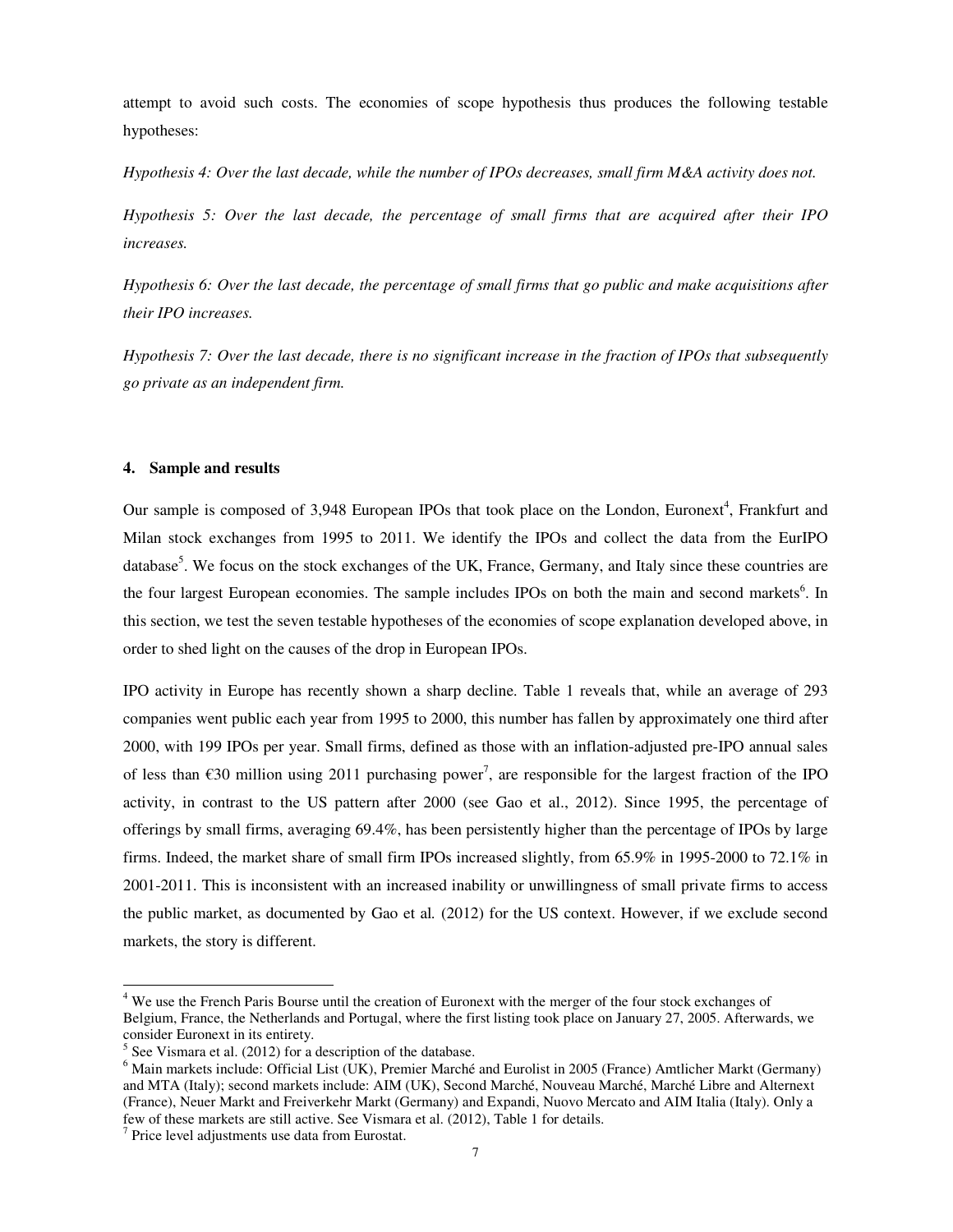In main markets, only one third of the IPOs since 1995 were conducted by small firms, and this fraction is decreasing over time. The share of small firm IPOs dropped from 38.4% to 25.5% after the technology bubble burst in 2000, with a decrease of 20 small firm IPOs each year, on average, between 1995-2000 and 2001-2011. Such a decline in small firm IPOs could be either driven by increased compliance costs, consistent with the regulatory overreach hypothesis, or by a structural disadvantage of small firms with respect to large firms, as argued by the economies of scope explanation. We now shed light on which of the two hypotheses is able to explain this pattern.

## [ TABLE 1 ]

### *4.1 Profitability*

Table 2 reports the percentage of publicly traded firms with non-negative earnings each year from 1995 to 2011. IPOs are from the prior three years, while listed firms have been publicly traded for at least three years. We define small and large firms using a cutoff of €30 million in inflation-adjusted pre-IPO annual sales, and  $\epsilon$ 250 million in fiscal year annual sales (both using 2011 purchasing power) for our IPOs and seasoned listed firms, respectively. Note that if a company grows its sales from less than €30 million before the IPO to more than  $\epsilon$ 30 million during the three years after the IPO, it is still classified as a small firm. Thus, there is no look-ahead bias.

### [ TABLE 2 ]

Panel A of Table 2 shows that there is a considerable decline in the post-issue profitability of small firm IPOs over time, with an approximately 20% drop in the annual fraction of profitable firms after the bubble (from 67.1% to 44.4%). In comparison, the decline in the percentage of large firm IPOs reporting positive earnings is less pronounced (from 91.3% to 80.1%). This is consistent with our first hypothesis. In general, large firms seem to make profits more easily than their smaller counterparts. The percentage of large firm IPOs with non-negative earnings indeed averages 85.4%, compared to 50.7% for small firm IPOs, and is higher in every year of our sample period.

Panel B of Table 2 shows that among seasoned listed firms, the same pattern is present. The percentage of small firms that are profitable falls from 77.7% during 1995-2000 to 59.4% after the bubble, while the decrease is modest among large firms (from 90.4% to 84.8%). Across the entire 1995-2011 period, on average 87% of large firms have been profitable, while only 65.5% of small firms have reported positive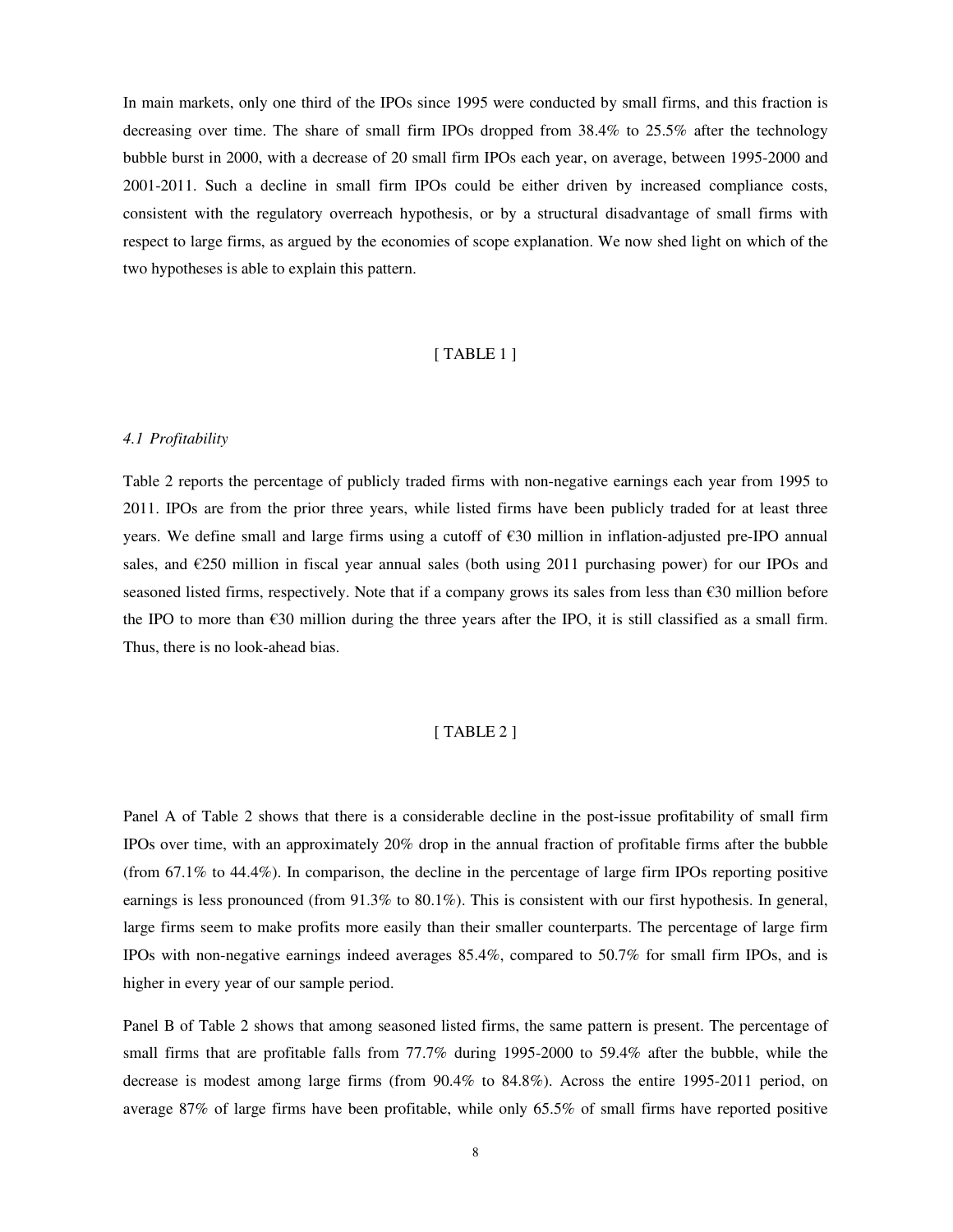profits in a given year. Therefore, the evidence in Table 2 is consistent with our Hypothesis 1 that the percentage of firms that are profitable in the years following the IPO decreases more among small than large companies.

Figure 1 shows the evolution over time in the number of listed firms with positive earnings, distinguishing between small and large firms using the data from Table 2. For each year, the number of small (large) firms is computed as the sum of small (large) firm IPOs from the prior 3 years and small (large) firms listed by more than three years, with earnings per share available from Datastream. An inspection of the graph clearly reveals that the fraction of unprofitable firms, represented by the dark shaded area, is larger among small companies and is widening over time. Conversely, the fraction of unprofitable large firms is smaller and remains quite stable across the sample years. This evidence is consistent with the predictions of the economies of scope hypothesis.

## [ FIGURE 1 ]

#### *4.2 Long-run performance*

We measure stock price performance as 3-year buy-and-hold returns (BHR), measured from the closing market price after the first 21 days of trading until the 3-year anniversary (35 months) or the closing market price on the delisting day, if this occurs earlier. Table 3 shows that mean 3-year BHR returns decreased from 4.9% for companies listing during 1995-2000 to 0% for those listing during 2001-2008. Over the entire sample period, the equally weighted 3-year BHR averaged 2.5%, less than 1% per year. Most importantly, large firm IPOs outperform small firm IPOs: on average, the 3-year BHR is 14.6% for large and -2.9% for small companies. Average returns associated with the two subperiods, before and after the technology bubble burst in 2000, are positive for large firm IPOs (19.7% and 8.3%), while they are negative for small firm IPOs (-2.5% and -3.3%). With a few exceptions (1997 and 2006), the poorer long-run performance of small firm IPOs exists across all of the sample years. Regardless of the cause, the low realized returns on small company IPOs would inevitably dampen investor enthusiasm towards them, resulting in lower volume. One possible motivation is, as argued by Gao et al*.* (2012), that the declining profitability of small firms, if unanticipated, results in low returns. Although we do not find evidence that the long-run returns for small firms decreased more than the long-run returns for large firms, as predicted in our Hypothesis 2, we show that the underperformance of IPOs is concentrated among small firms, consistent with the evidence for the US in Ritter (2011) and Gao et al. (2012).

## [ TABLE 3 ]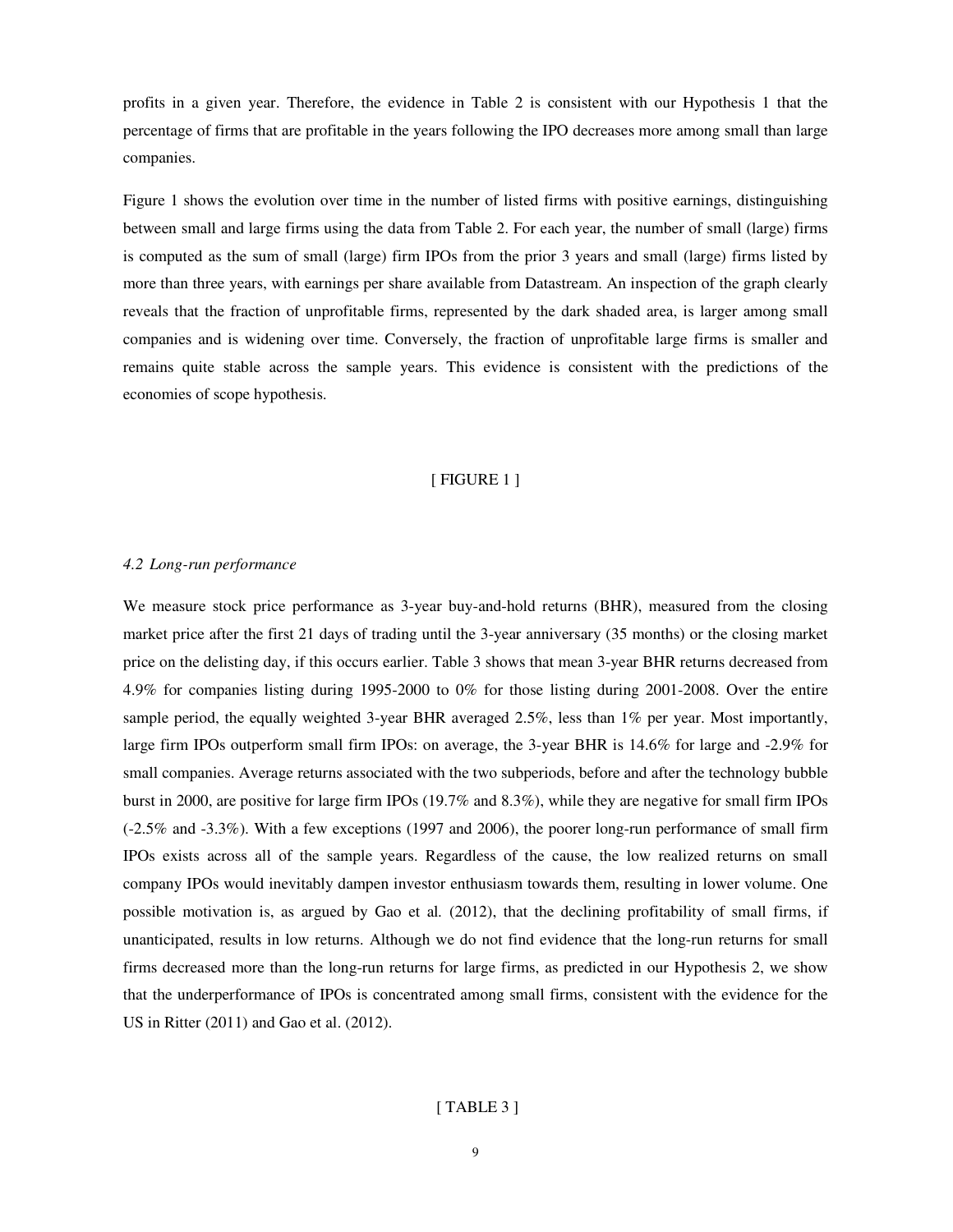### *4.3 Foreign listings*

The fraction of IPOs from foreign companies on our four European markets did not decrease over the last decade. As reported in Table 4, non-European firms are not a large percentage of European IPOs (6.9% of the overall sample, with 1.8% being US companies). This percentage was particularly low (2.4%) in the period 1995-2000, and increased afterward (10.4% in the period 2001-2011), when the level of regulation in Europe increased. The same pattern has been followed by US firms listing in Europe, increasing from 0.8% during 1995-2000 to 2.7% from 2001 onwards. Therefore, the decision to list on European stock exchanges from overseas has not been negatively affected by changes in regulation. This is consistent with our Hypothesis 3, which states that there was no significant decrease in the market share of foreign IPOs in European markets over the last decade.

Although most capital raising occurs predominantly in domestic markets, the decreasing transaction costs resulting from ongoing financial globalization have pushed more companies to turn to global markets as a source of funds (Kim and Weisbach, 2008). Hence, an impact of the overreach of regulation may be hidden by the higher mobility of IPOs. To this extent, Table 4 reports the fraction of European firms going public abroad, namely the US and other countries that have received an increasing interest by European issuers over the last decade ('other exchanges' includes those of Australia, Hong Kong, Singapore, India, and Canada). Results show that the flow of European companies going public abroad, either in the US or in other countries, is minimal. The annual average fraction is 0.7% for US exchanges, and 0.2% for other exchanges. This reveals that European companies have not started emigrating to other countries after the regulatory tightening, while European IPO markets have become more attractive.

## [TABLE 4]

#### *4.4 Post-IPO M&A activity and delistings*

Figure 2 compares the trends of IPO and M&A activities in Europe. The IPO volume refers to companies going public on the four stock exchanges included in our sample, while M&A volume includes all deals completed each year and involving a target based in Western Europe (the source is Zephyr Annual Report). After a common peak around 2006, IPO volume suffers a dramatic decline, as already documented in Table 1. The low volume of IPOs in 2008-2011 is at least partly attributable to the lower valuations following the panic of 2008 and the subsequent Eurozone crisis. For France, Germany, Italy, and the UK, the total real return on equities was negative during 2007-2011. However, the volume of mergers and acquisitions does not show the decline that IPO volume does, remaining stable at a high level. This is consistent with an increased preference of private firms to sell to another company instead of raising public equity capital, as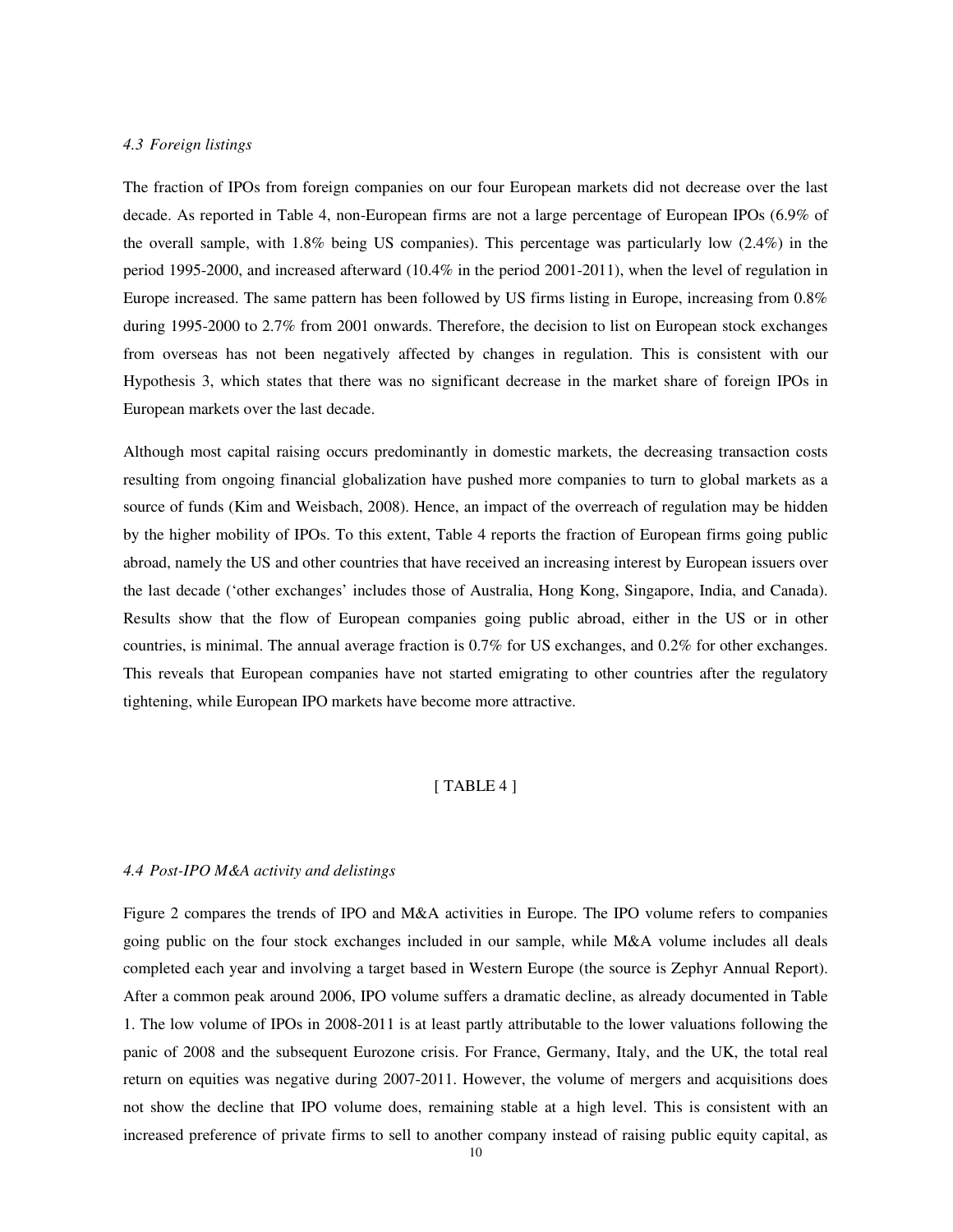implied by the economies of scope hypothesis. Therefore, inspection of Figure 2 offers support to our Hypothesis 4 that, while the number of IPOs decreases, M&A activity does not.

## [ FIGURE 2 ]

Table 5 shows the fraction of European companies that delist, either voluntarily or for bankruptcy, and those that are acquired or acquire another firm, within three years after their IPO. After the technology bubble burst, there is an increased propensity to be targeted shortly after going public. Of the IPOs listed before 2001, 7.1% were acquired within three years; this percentage increases slightly to 7.7% from 2001 onwards. Conversely, the propensity to acquire after going public has decreased. The fraction of newly listed firms making at least one acquisition has dropped from 42.3% to 28.7%. By splitting the analysis according to firm size, evidence shows that the upward trend in being targeted is driven by small firms. Before the bubble, 7.4% of small and 6.8% of large firms were acquired in the three years following the IPO; after the bubble, these percentages change to 8.5% and 5.4% respectively. The fraction of firms completing at least one M&A as an acquirer is instead decreasing regardless of firm size: from 40.4% to 26.6% among small firm IPOs, and from 47.5% to 34.5% among large firm IPOs<sup>8</sup>. Overall, the evidence in Table 5 is consistent with our Hypothesis 5, that the percentage of small firms that go public and are acquired soon after their IPO has increased over the last decade. Our Hypothesis 6, predicting an increase in the percentage of small firms that go public and make acquisitions after their IPO, does not find support.

# [ TABLE 5 ]

The fraction of companies that decide to delist fluctuates across the years, with no striking evidence of an increased propensity to leave the public market in the last decade, consistent with our seventh hypothesis. The percentages of 2006 (1.7%) and 2007 (0.3%) are far below the average value of the sample period (3.3%), while the result of 2008 (3.3%) may be influenced by the advent of the financial crisis. Also the mean delisting rate in the pre-bubble period is slightly higher than the post-bubble value. Hence, there is apparently no support for arguing that the IPO drought among small firms is primarily caused by increased costs of going (and staying) public. At least, there is no significant increase over the last decade in the fraction of IPOs that subsequently go private as an independent firm, consistent with Hypothesis 7.

l

<sup>&</sup>lt;sup>8</sup> The number of acquisitions is from Thomson OneBanker and considers all completed deals within three years from the IPO. We do not test whether these changes are statistically significant or not. There is industry clustering, so the number of independent observations is less than the total number of observations.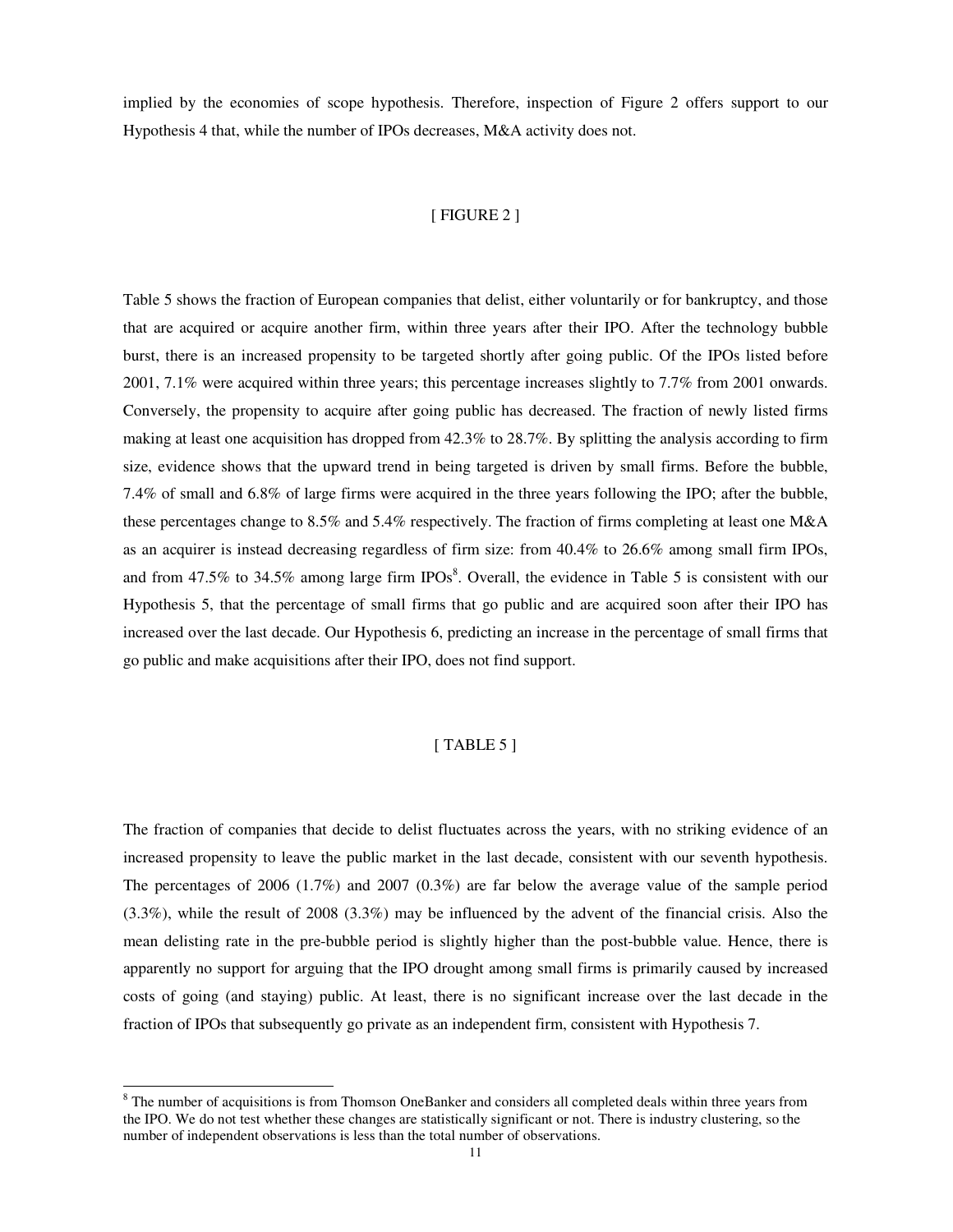## **5. Second markets**

l

The existence of second-tier markets is a peculiarity of European stock exchanges that should not be neglected.<sup>9</sup> The role of second markets, characterized by considerably looser regulation, has been relevant in Europe. The most popular second market in Europe, London's Alternative Investment Market (AIM), accounts for 79% of the IPOs taking place in London from 1995 to 2011. As documented by Vismara et al*.*  (2012), these markets are dominated by small firms. In particular, they provide small firms that do not succeed in meeting main markets' requirements with an easier opportunity to go public. Since second markets have not been affected by the post-SOX regulatory tightening, the motivations behind the regulatory overreach hypothesis do not apply. Thus, second markets represent an ideal setting in which to test whether the predictions of the economies of scope hypothesis persist even in the absence of regulatory concerns.

Our previous analysis of the profitability of recent IPOs revealed that large firms seem to be able to remain profitable more easily than small firms. If the decrease in profitability was primarily caused by increased compliance costs, we would expect a higher level of profitability among second market IPOs, which are exempt from strict regulatory requirements. Table 6 documents that this is not the case. First, the percentage of recently listed firms that remain profitable is persistently higher among main market IPOs, both for small and large firms. On main markets, 80.3% of recent IPOs are profitable on average each year, while on second markets this percentage is only 58.9%. Second, the profitability rate among second market IPOs is worse for small than for large companies. This suggests that, even in the absence of regulatory burdens, small firms still face a higher difficulty to remain profitable than their large counterparts, as argued by the economies of scope hypothesis. On average, 82.3% of large firm IPOs from the prior three years on second markets are profitable, while this occurs for only 52.8% of small firm IPOs.

## [ TABLE 6 ]

Table 7 provides a picture of the long-run performance of European IPOs, distinguishing between main and second markets. At an aggregate level, in Table 3 we previously documented the persistently poorer long-run performance of small firm IPOs in comparison to large firm IPOs. Again, if low returns were caused by an unexpected decrease in earnings due to higher compliance costs, this pattern should not be present among second market IPOs. However, results show that second market IPOs perform worse than main market IPOs, and this is true for both small and large firms. The average 3-year buy-and-hold return across the entire 1995-2008 sample period for main market IPOs is 27.5%, considerably higher than the -5.1% return

<sup>&</sup>lt;sup>9</sup> Second-tier markets exist elsewhere, such as Hong Kong's GEM and Shenzhen's ChiNext, but the difference in regulation with their respective main markets is not as extreme. In the United States, the Amex had a short-lived Emerging Company Marketplace from 1992-1995, described by Aggarwal and Angel (1999).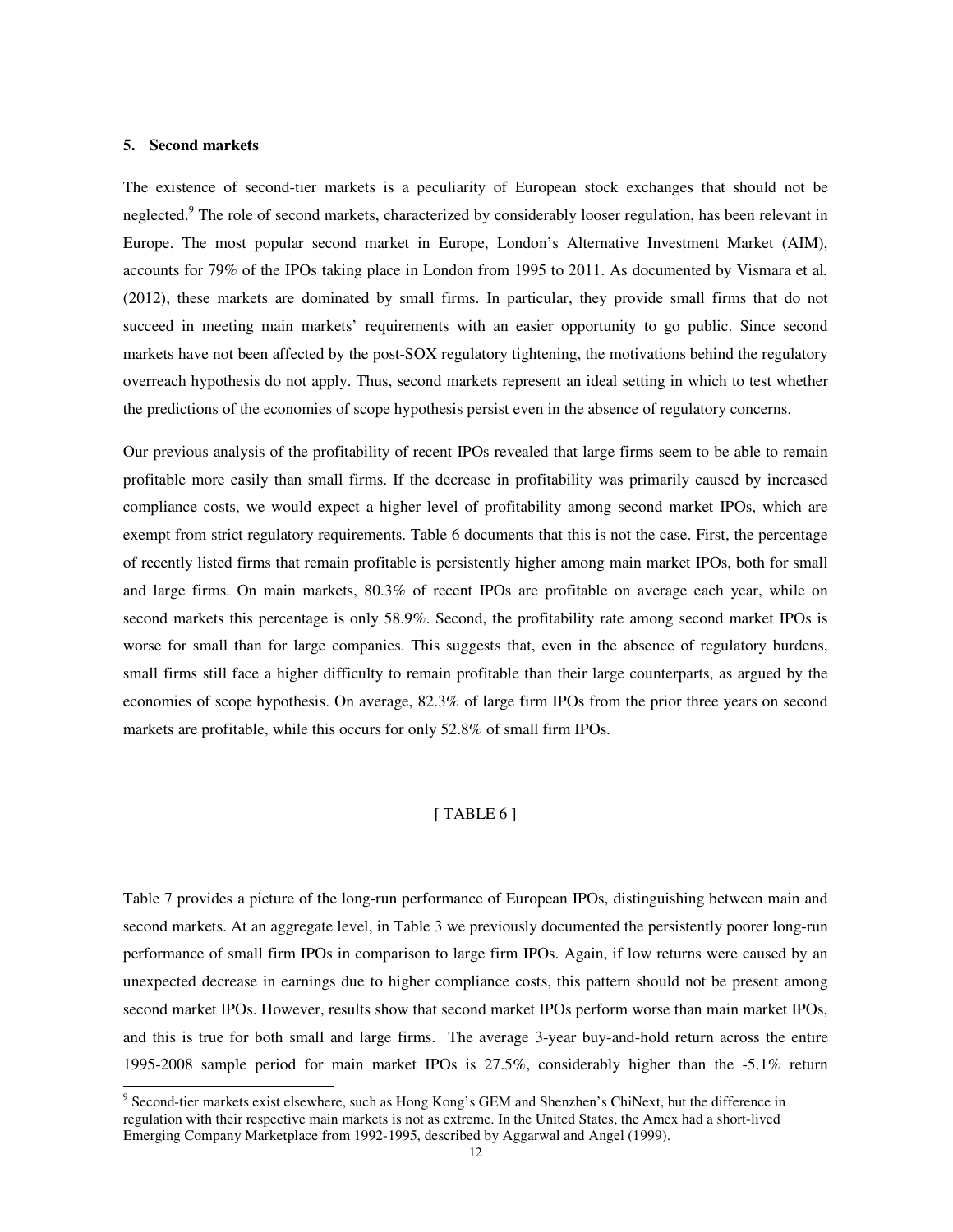associated with second market IPOs. Further, the lower returns on small firm IPOs compared to large firm IPOs are confirmed even in second markets, consistent with the economies of scope explanation. Here, large firm IPOs outperform their small counterparts by an average 12.5% over 3 years, with a mean 3-year buyand-hold return on large firm IPOs of 4.9% compared to -7.6% on small firm IPOs.

## [ TABLE 7 ]

The increase in the fraction of foreign companies going public in European markets, documented in the previous section and inconsistent with the regulatory overreach hypothesis, needs to be clarified by considering the two market categories separately. Only main markets are indeed affected by regulatory changes. Thus, the aggregate result may by driven by second markets, characterized by a substantially larger number of companies going public each year. An increasingly large number of non-European companies going public on second markets to avoid higher compliance costs may hide a negative trend on main markets, which would instead be consistent with the regulatory overreach hypothesis. However, Table 8 reveals that this is not the case. The market share of foreign IPOs is increasing both in main and second markets. Before the technology bubble burst in 2000, the percentage of IPOs by non-European firms averages 1.5% on main markets and 2.7% on second markets; from 2001 onwards, these percentages increase to 4.8% and 11.8%, respectively. Thus, the upward trend in non-European IPOs is confirmed also on main markets, despite increased compliance costs. This is in contrast with the predictions of the regulatory overreach hypothesis.

## [ TABLE 8 ]

Our previous analysis on post-listing activity documented that the percentage of small firms that are acquired soon after their IPO has increased, and that regulatory changes have apparently not pushed publicly traded firms to go private more frequently. We now test the implications of the economies of scope hypothesis at the market level. Specifically, a sharper increase in the propensity to be acquired should be observed among second market IPOs, where the presence of small firms is predominant. At the same time, the regulatory overreach hypothesis would predict a higher propensity to delist only for main market IPOs, in an attempt to avoid compliance costs. Results are shown in Table 9.

## [ TABLE 9 ]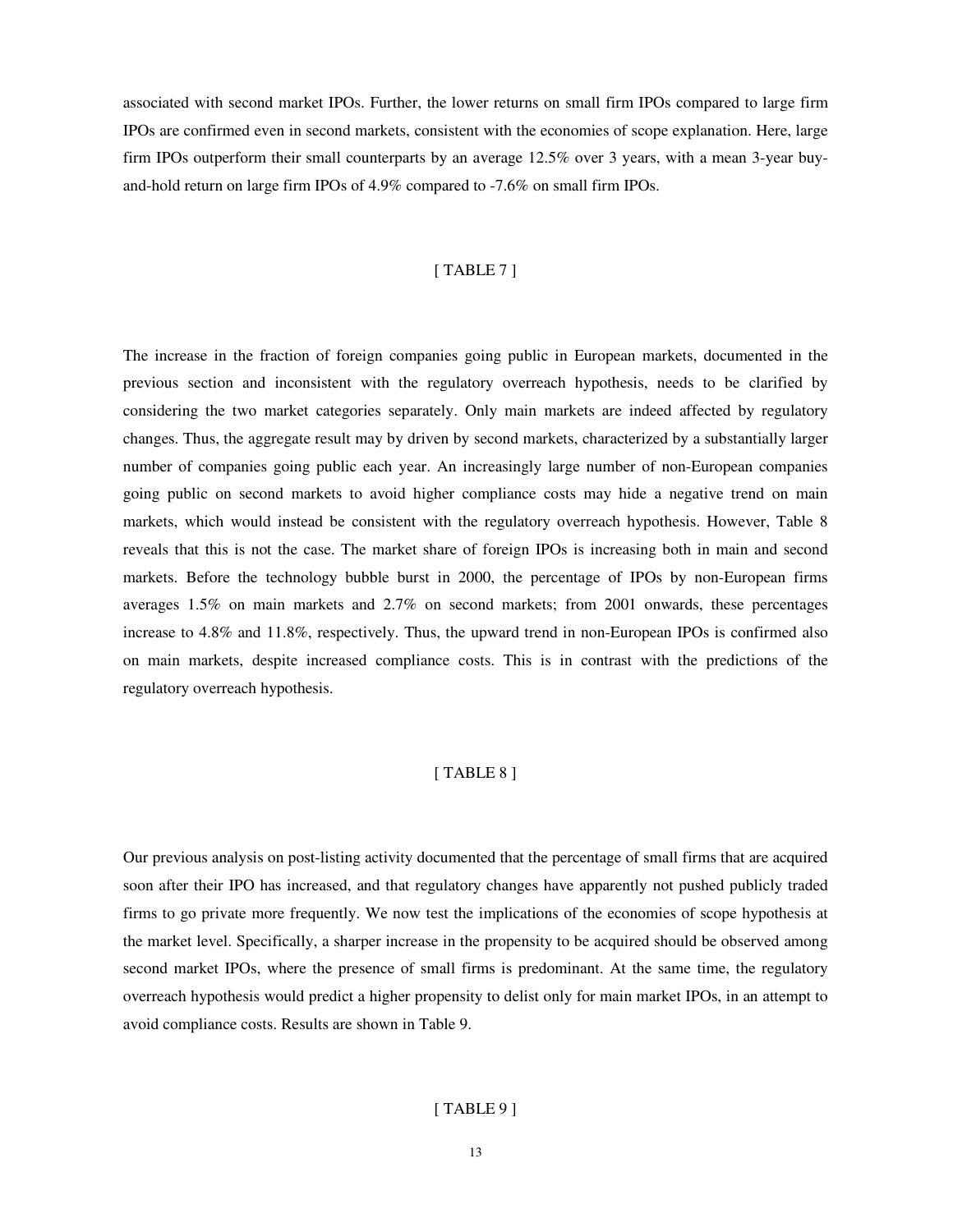Inconsistent with the regulatory overreach hypothesis, only second market IPOs experience an increase in their propensity to be targeted. While the average fraction of IPOs acquired in the following three years decreases from 11.4% in 1995-2000 to 2.4% in 2001-2008 on main markets, it increases from 5.5% to 8.9% among second market IPOs. These patterns suggest that the desire to get big fast by becoming part of a larger organization concerns small firms predominantly, as posited by the economies of scope explanation. The propensity to acquire is instead decreasing in both markets. The fraction of firms making at least one acquisition decreases from 45.8% to 36.4% after the bubble burst among main market IPOs, and from 41.0% to 26.9% among second market IPOs. Inconsistent with the regulatory overreach hypothesis, the average propensity to delist is lower for main market IPOs (1.4% on average) than for second market IPOs (4.1%). Additionally, while this percentage increases among second market IPOs, which are exempt from most regulatory requirements, it decreases among main market IPOs, where companies instead face the increased regulatory costs of staying public.

### **6. Time-series regressions explaining IPO activity**

Market conditions have been widely documented to play a substantial role in a firm's decision to go public. Figure 3 reports the number of IPOs taking place each year on the London, Euronext, Frankfurt, and Milan stock exchanges from 1995 to 2011, both at an aggregate level (black bars) and by firm size (light grey for small firm IPOs, and dark grey for large firm IPOs). The black line shows the FTSE EuroMid index, excluding dividends, adjusted for inflation using 2011 purchasing power and scaled at 100 for the 1995 year end value. The correlation between IPO activity and the equity index stands out immediately. Specifically, the 2008-2011 and the 2001-2003 volume declines appear to be largely due to depressed market valuations. This evidence supports the market conditions hypothesis. In addition to cyclical fluctuations, however, there is a negative trend in IPO activity, which could be due to either increased compliance costs and/or structural changes penalizing small firms.

## [ FIGURE 3 ]

To discriminate among the alternative explanations for changing IPO volume, we examine the volume of European IPOs in a time-series setting, and test whether a downward trend in the number of companies going public is present after controlling for market conditions. The economies of scope hypothesis predicts a more pronounced decline among small firm IPOs. Table 10 shows the results of the quarterly time series regression estimated using maximum likelihood with a first-order autoregressive error term. The dependent variable in Model (1) is the number of IPOs in each quarter divided by quarterly real GDP (measured in  $\epsilon$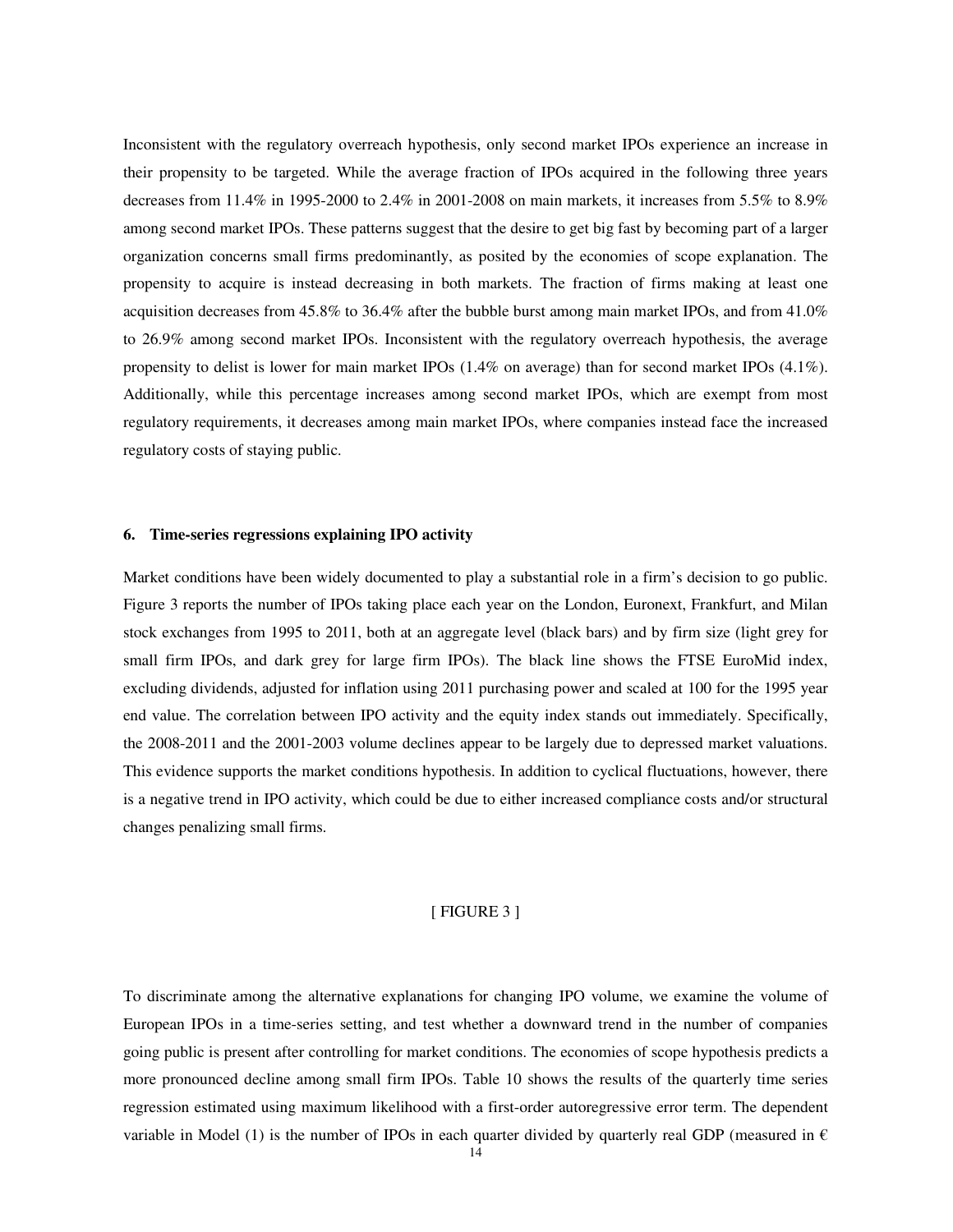trillions) in the same quarter. In Model (2) and Model (3), the dependent variable is respectively the scaled number of small and large firm IPOs, using a cutoff of  $\epsilon$ 30 million in inflation-adjusted pre-IPO annual sales. In Model (4), the dependent variable is the scaled number of second market IPOs. The aim is to test whether, in the absence of compliance costs, the decline in the number of IPOs persists.

There are three explanatory variables of interest. First, a time trend variable is aimed at capturing the hypothesized gradual impact of economies of scope and speed to product market on scaled IPO volume. Second, a dummy variable that equals one for quarters beginning with the passage of the first European SOX-equivalent code, introduced in February 2002 by German authorities, should clarify whether excessive regulatory costs are a valid motivation for the low IPO volume of the last decade. Third, the inflationadjusted FTSE EuroMid index value controls for the influence of market valuations.

Results in Table 10 show that the coefficient of the time trend variable is negative and significant at the 5% level in Model (1), and at the 10% level in Model (2), while insignificant in Model (3). Consistent with the economies of scope hypothesis, this implies that a negative trend is affecting the IPO activity in Europe, and this trend is driven by small firms. This evidence is robust to the effects of market conditions which, predictably, are found to significantly influence IPO volumes in all model specifications, as posited by the market conditions hypothesis. At the same time, the insignificant coefficients on the European SOXequivalent dummy variable indicate that regulatory changes have no reliable impact when considering the gradual downtrend in IPOs together with other control variables. This is inconsistent with the predictions of the regulatory overreach hypothesis.

### [ TABLE 10 ]

The coefficient of the time trend variable is negative and significant also in Model (4), where the dependent variable is the scaled number of IPOs on second markets. This is inconsistent with the regulatory overreach hypothesis: in an environment where the compliance costs of being a publicly traded firm are minimal and do not change over time, there is no regulatory-based reason for a decrease in the number of companies going public. Instead, the results unveil a downward trend in the number of companies going public on second markets, where small firms predominate. This significantly negative trend provides further support to the economies of scope hypothesis, since even in the absence of regulatory constraints the decline in IPO activity is present. Predictably, the coefficient on the European SOX-equivalent dummy variable is insignificant.

The average number of IPOs per quarter is approximately 60, and with real GDP averaging approximately  $\epsilon_2$ trillion per quarter, the dependent variable in Model (1) has an average value of approximately 30. The coefficient on the time trend of -0.71 (in Model 1) implies that scaled IPO volume is falling at -2.84 per year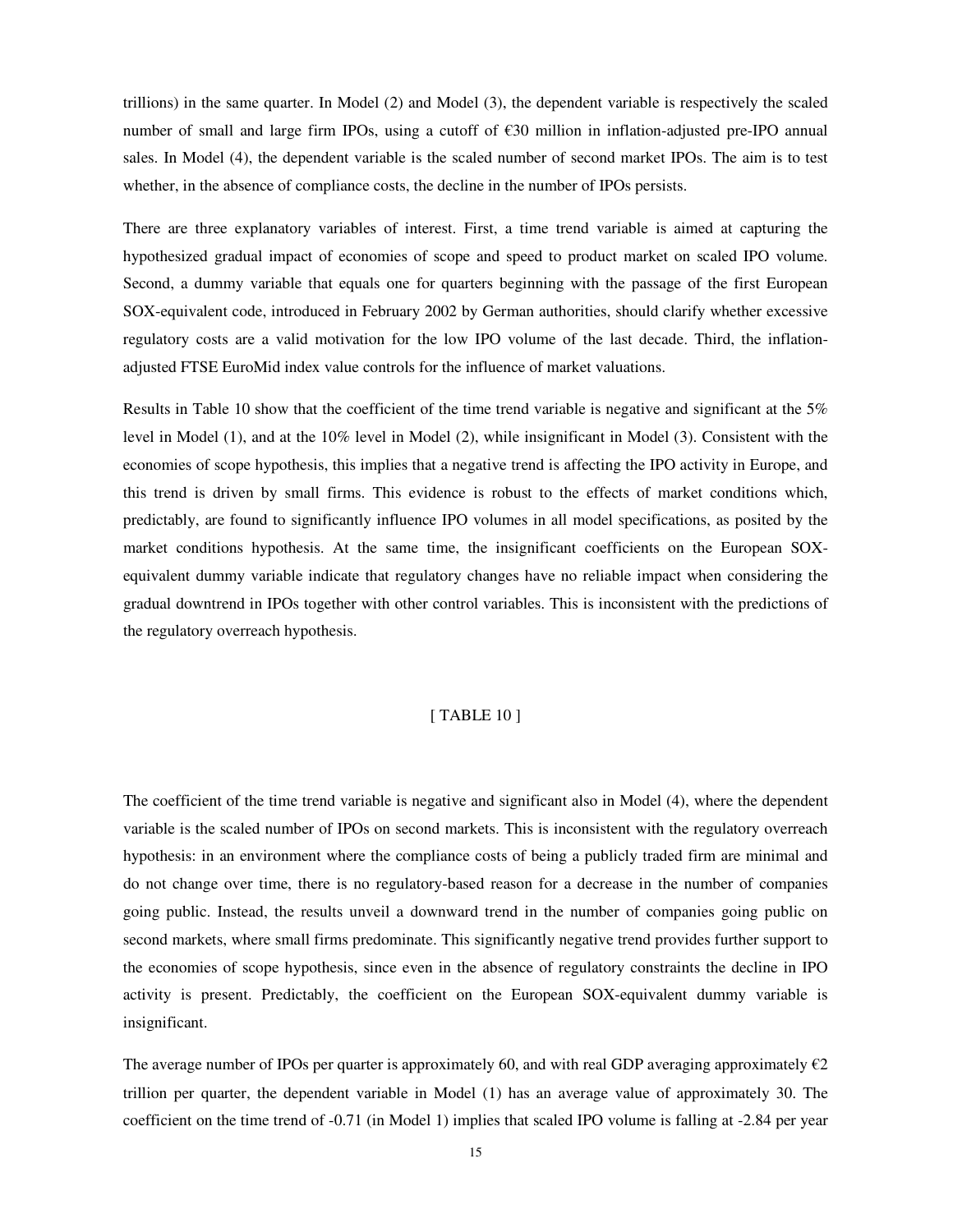(-0.71 x 4 quarters) over our 17-year sample period. This is an economically large amount relative to the mean of approximately 30 scaled IPOs per quarter.

## **7. Conclusions**

Three alternative explanations have been proposed for the recent drop in the number of firms going public in Europe. First, the "economies of scope" hypothesis (Gao et al., 2012), which states that getting big fast has become more important, resulting in small firms being acquired; second, the "regulatory overreach" hypothesis, which states that small firms are remaining private due to an increase in the regulatory costs borne by publicly traded firms; and third, the market conditions hypothesis, which points to depressed stock market levels as the primary cause for the low IPO volume. Although the patterns are not quite as strong as those documented by Gao et al*.* (2012) for US IPOs, our European evidence for 1995-2011 suggests that small firm IPO activity is experiencing a long-term secular decline. Consistent with the market conditions hypothesis, European IPO volume has been depressed by lower market valuations following the collapse of the technology bubble, the Panic of 2008, and the Eurozone crisis. However, we find a negative trend in IPO volume that persists even after controlling for the influence of market conditions on IPO volumes, and is largely consistent with the economies of scope hypothesis.

The drop in the number of IPOs has been less dramatic in Europe than in the US prior to the Eurozone crisis, thanks to the presence of second, loosely regulated, markets. Even in these markets, however, we find a negative trend in the yearly number of IPOs. This is inconsistent with the regulatory overreach hypothesis: in an environment where the compliance costs of being a publicly traded firm are minimal and did not change over time, there is no regulatory-based reason for such a decrease in the number of companies going public.

As in the US, small publicly traded companies are increasingly finding it difficult to earn positive profits. Furthermore, M&A activity has been on an uptrend. After going public, small firms are increasingly being acquired, suggesting that small firms prefer to get big fast by becoming part of a larger organization rather than to remain independent and rely on internal growth as either a private or public firm. As in the U.S., public market investors have earned low returns on small company IPOs. European small company IPOs from 1995 to 2008 have given public market investors an average 3-year buy-and-hold return of -2.9%, markedly lower than the average 3-year BHR of 14.6% for large company IPOs, consistent with the empirical results of Vismara et al*.* (2012). The average 3-year BHR on all IPOs has been only 2.5%, giving investors an average return of less than 1% per year. Our analysis suggests that the 2004-2007 boom in second market IPOs, primarily on London's AIM, is unlikely to be repeated.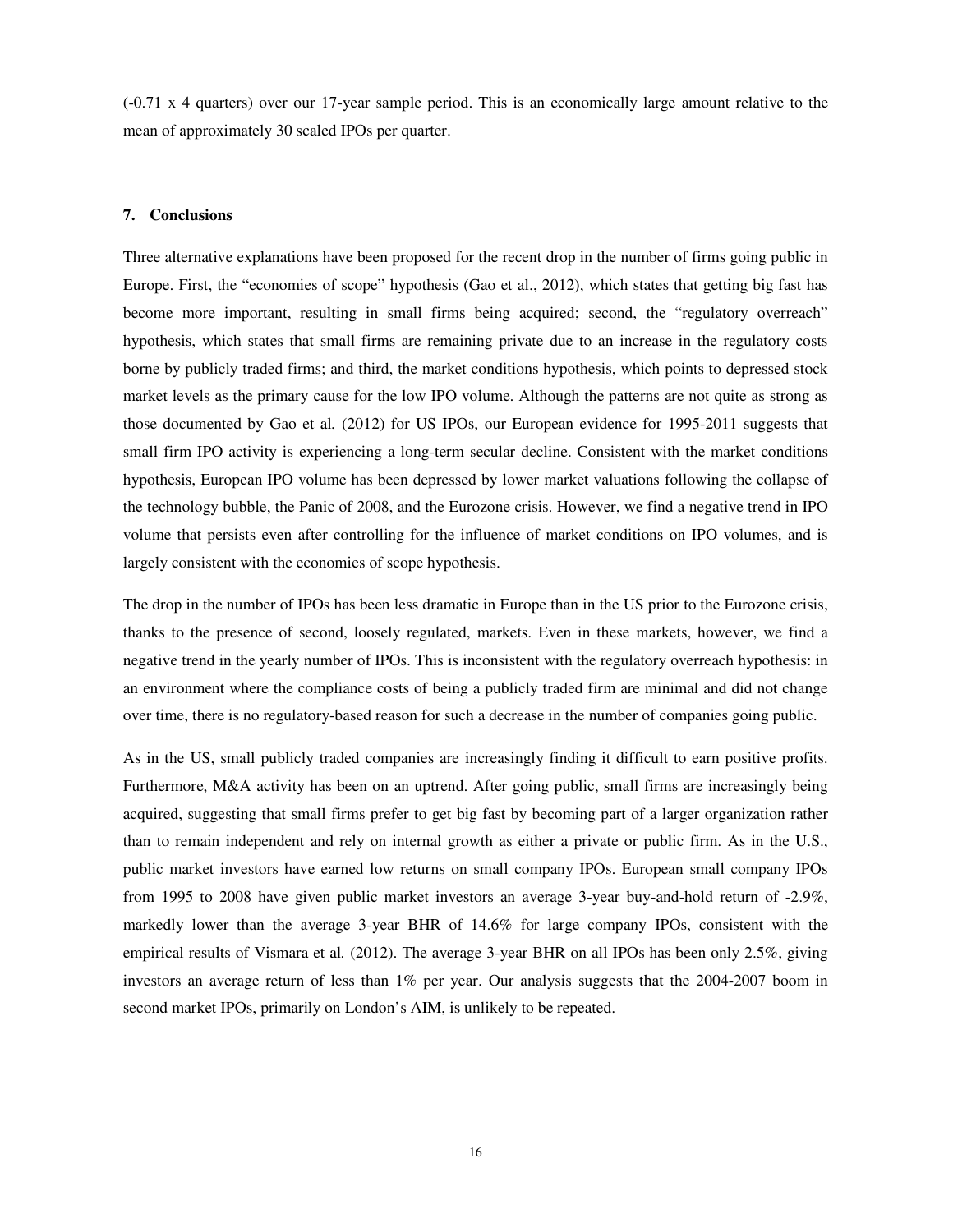## **References**

- Aggarwal, R. and Angel, J. J., The Rise and Fall of the Amex Emerging Company Marketplace, *Journal of Financial Economics*, Vol. 52 (2), 1999, pp. 257-89.
- Akyol, A. C., Cooper, T., Meoli, M. and Vismara, S., Do regulatory changes affect the underpricing of European IPOs?, Working paper (University of Bergamo, 2012).
- Bayar, O. and Chemmanur, T. J., IPOs versus Acquisitions and the Valuation Premium Puzzle: A Theory of Exit Choice by Entrepreneurs and Venture Capitalists, *Journal of Financial and Quantitative Analysis*, Vol. 46 (6), 2011, pp. 1755-93.
- Christensen, H. B., Hail, L. and Leuz, C., Capital-market effects of securities regulation: The role of implementation and enforcement, Working paper (National Bureau of Economic Research, 2012).
- Gao, X., Ritter, J. R. and Zhu, Z., Where Have All the IPOs Gone?, *Journal of Financial and Quantitative Analysis*, forthcoming.
- Iliev, P., The Effect of SOX Section 404: Costs, Earnings Quality, and Stock Prices, *Journal of Finance*, Vol. 65 (3), 2010, pp. 1163-96.
- Kim, W. and Weisbach, M. S., Motivations for public equity offers: An international perspective, *Journal of Financial Economics*, Vol. 87 (2), 2008, pp. 281-307.
- Ritter, J. R., Equilibrium in the Initial Public Offerings Market, *Annual Review of Financial Economics*, Vol. 3 (1), 2011, pp. 347-74.
- Vismara, S., Paleari, S. and Ritter, J. R., Europe's Second Markets for Small Companies, *European Financial Management*, Vol. 18 (3), 2012, pp. 352-88.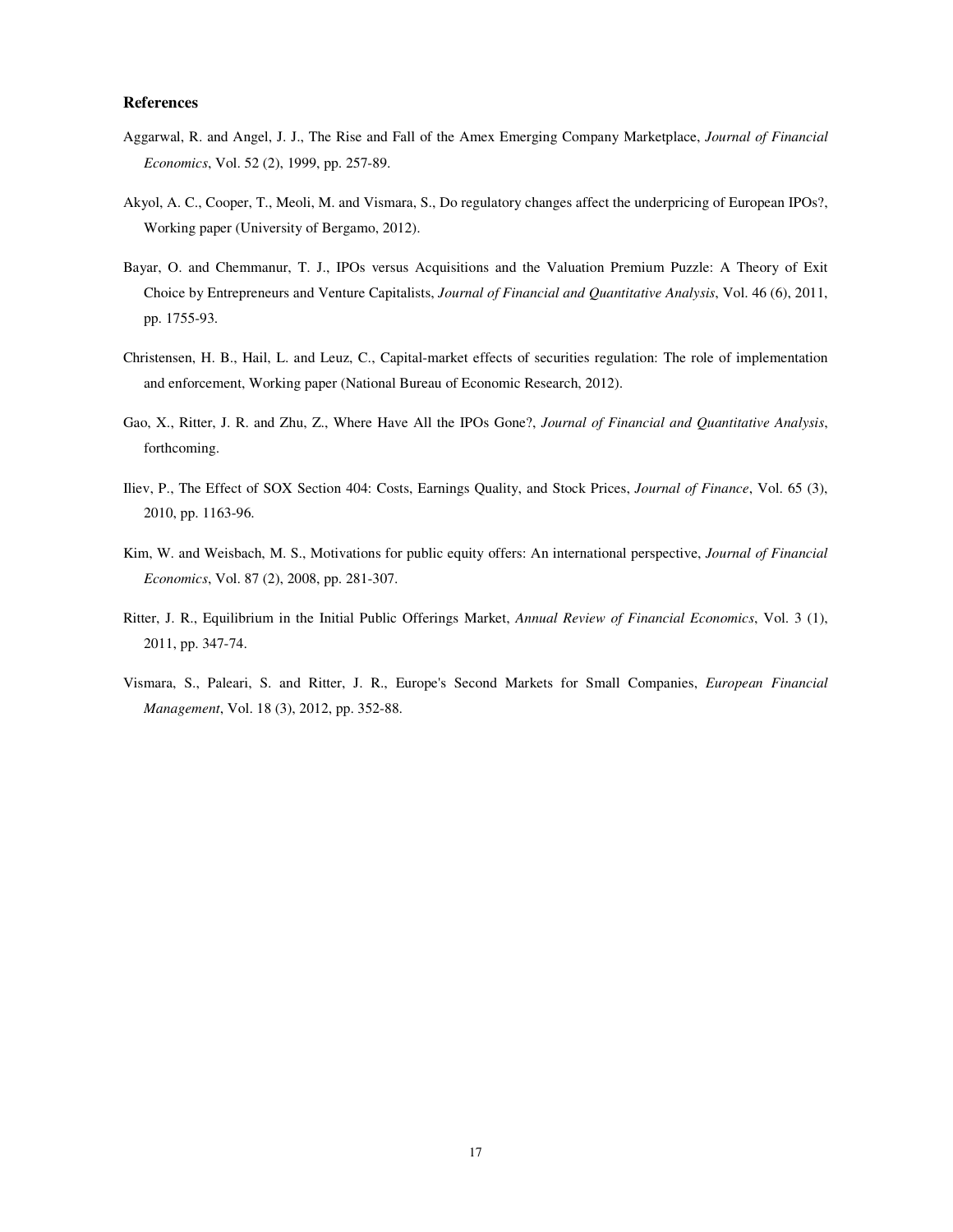**Table 1. Number of European IPOs.** Sample of IPOs in Europe (London, Euronext, Frankfurt, and Milan) from 1995 to 2011. Small firm IPOs are defined as initial public offerings conducted by companies with less than €30 million in pre-IPO annual sales, in 2011 purchasing power (Eurostat). Proceeds are the aggregate amount raised in all of the IPOs, excluding overallotment options that get exercised. Statistics are computed for all markets and for main markets IPOs. Main markets are Official List (London), Eurolist (Euronext), Amtlicher Markt (Frankfurt), and MTA (Milan). 'Annual' rows show the mean values of IPO volume and aggregate proceeds per year, and the percentage of small and large firms, for the pre- and post-bubble periods. Source: EurIPO.

|           | All markets |                  |                 |      |                 |      |                      |             | Main markets     |                |                 |  |  |
|-----------|-------------|------------------|-----------------|------|-----------------|------|----------------------|-------------|------------------|----------------|-----------------|--|--|
|           | No. of      | No. of IPOs      | Small firm IPOs |      | Large firm IPOs |      | Proceeds             | No. of      | No. of IPOs      |                | Small firm IPOs |  |  |
|           | <b>IPOs</b> | missing sales    | No.             | $\%$ | No.             | $\%$ | $(2011 \text{ Ebn})$ | <b>IPOs</b> | missing sales    | No.            | $\%$            |  |  |
| 1995      | 87          | $\Omega$         | 49              | 56.3 | 38              | 43.7 | 8.0                  | 58          | $\Omega$         | 29             | 50.0            |  |  |
| 1996      | 230         | 15               | 147             | 68.4 | 68              | 31.6 | 13.4                 | 83          | 8                | 31             | 41.3            |  |  |
| 1997      | 219         | $\mathbf{0}$     | 146             | 66.7 | 73              | 33.3 | 10.7                 | 76          | $\mathbf{0}$     | 32             | 42.1            |  |  |
| 1998      | 275         | $\boldsymbol{0}$ | 159             | 57.8 | 116             | 42.2 | 24.6                 | 71          | $\mathbf{0}$     | 22             | 31.0            |  |  |
| 1999      | 373         | $\mathbf{2}$     | 252             | 67.9 | 119             | 32.1 | 55.1                 | 78          | $\mathbf{0}$     | 23             | 29.5            |  |  |
| 2000      | 572         | $\overline{4}$   | 391             | 68.8 | 177             | 31.2 | 60.8                 | 108         | 3                | 40             | 38.1            |  |  |
| 2001      | 191         | $\mathbf{0}$     | 149             | 78.0 | 42              | 22.0 | 33.5                 | 32          | $\boldsymbol{0}$ | $\overline{4}$ | 12.5            |  |  |
| 2002      | 120         | $\mathbf{2}$     | 94              | 79.7 | 24              | 20.3 | 10.0                 | 25          | 2                | 6              | 26.1            |  |  |
| 2003      | 89          | $\mathbf{0}$     | 66              | 74.2 | 23              | 25.8 | 7.7                  | 13          | $\mathbf{0}$     | $\overline{c}$ | 15.4            |  |  |
| 2004      | 309         | $\mathbf{0}$     | 238             | 77.0 | 71              | 23.0 | 18.0                 | 40          | $\mathbf{0}$     | 4              | 10.0            |  |  |
| 2005      | 429         | $\mathbf{0}$     | 309             | 72.0 | 120             | 28.0 | 39.9                 | 69          | $\mathbf{0}$     | 15             | 21.7            |  |  |
| 2006      | 421         | $\mathbf{0}$     | 294             | 69.8 | 127             | 30.2 | 48.0                 | 98          | $\mathbf{0}$     | 34             | 34.7            |  |  |
| 2007      | 353         | $\overline{c}$   | 232             | 66.1 | 119             | 33.9 | 28.4                 | 79          | $\mathbf{0}$     | 25             | 31.6            |  |  |
| 2008      | 60          |                  | 46              | 78.0 | 13              | 22.0 | 10.1                 | 12          | $\mathbf{0}$     | 6              | 50.0            |  |  |
| 2009      | 27          | 13               | 9               | 64.3 | 5               | 35.7 | 1.2                  | 3           | $\mathbf{0}$     | 1              | 33.3            |  |  |
| 2010      | 102         | 1                | 64              | 63.4 | 37              | 36.6 | 49.4                 | 25          | $\mathbf{0}$     | 4              | 16.0            |  |  |
| 2011      | 91          | $\overline{2}$   | 64              | 71.9 | 25              | 28.1 | 5.4                  | 23          | $\mathbf{0}$     | 5              | 21.7            |  |  |
| Annual    |             |                  |                 |      |                 |      |                      |             |                  |                |                 |  |  |
| 1995-2000 | 293         | 4                | 191             | 65.9 | 99              | 34.1 | 28.8                 | 79          | 2                | 30             | 38.2            |  |  |
| 2001-2011 | 199         | $\overline{2}$   | 142             | 72.1 | 55              | 27.9 | 22.9                 | 38          | $\mathbf{0}$     | 10             | 25.4            |  |  |
| Total     | 3.948       | 42               | 2.709           | 69.4 | 1,197           | 30.6 | 424.0                | 893         | 13               | 283            | 32.2            |  |  |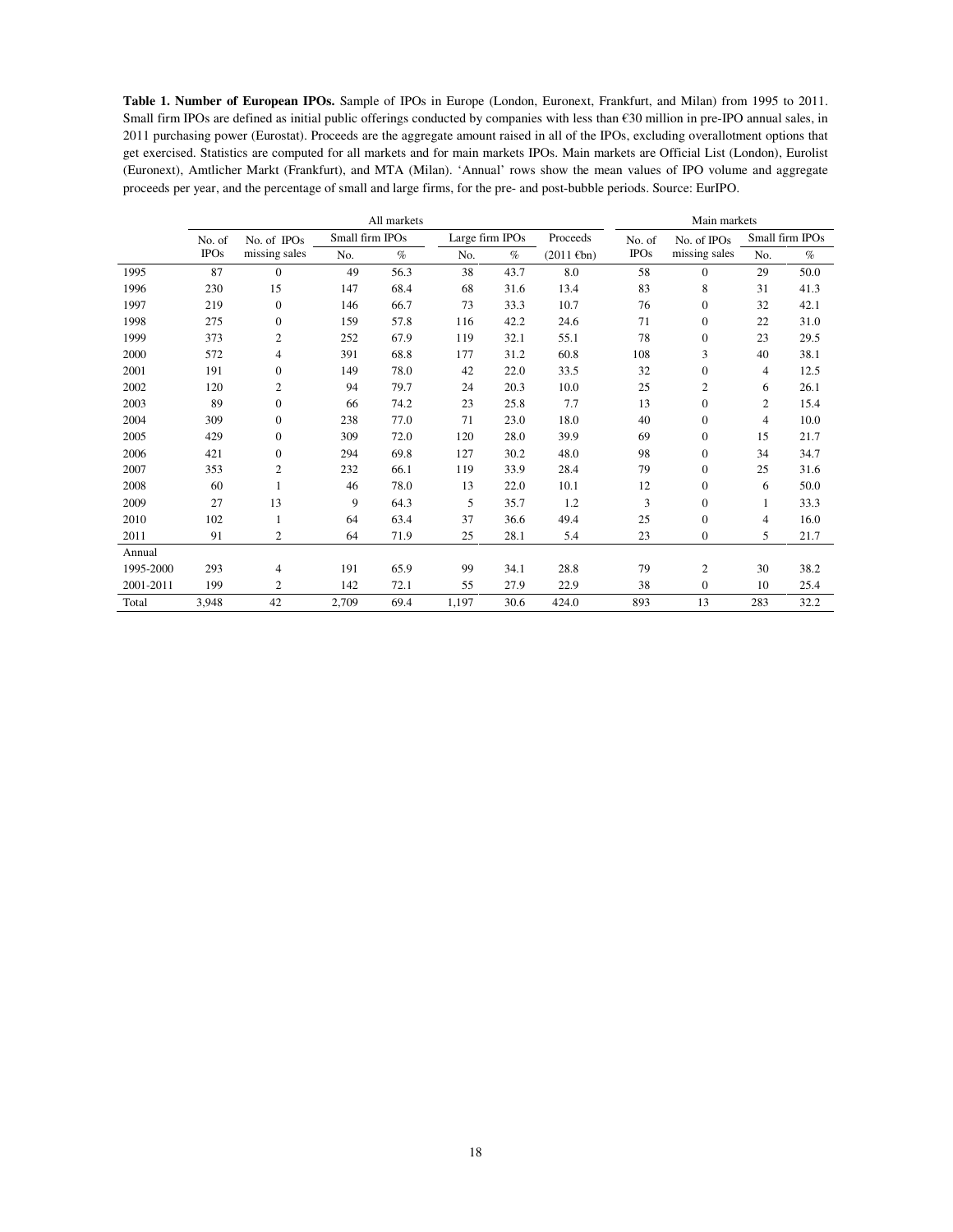**Table 2. Profitability of recent IPOs and listed firms by year.** The table reports the percentage of recent IPOs and seasoned listed firms with nonnegative earnings per share (EPS) each year, from 1995 to 2011. EPS is after extraordinary items. 'IPOs from the prior 3 years' are IPOs taking place in Europe (London, Euronext, Frankfurt, and Milan) for which year *t* is one of the first 3 post-IPO fiscal years. Small and large firm IPOs are defined on the basis of pre-IPO annual sales of €30 million, in 2011 purchasing power (Eurostat). 'Firms listed by more than 3 years' are firms listed in Europe (London, Euronext, Frankfurt, and Milan) with at least three years of trading history. This sample of listed firms is from Datastream and it is selected each year *t* (from 1995 to 2011) considering all the firms 'alive' in that year *t* with a Datastream 'base date' before year *t-3*. Listed firms are classified in two categories with €250 million in 2011 purchasing power being the cutoff number. 'Annual' rows show the mean values of IPO volume and proceeds per year, and the percentage of small and large firms, for the pre- and post-bubble periods.

|           |                        | Panel A: IPOs from the prior 3 years |                        |                  | Panel B: Firms listed by more than 3 years |                        |                        |                         |  |  |
|-----------|------------------------|--------------------------------------|------------------------|------------------|--------------------------------------------|------------------------|------------------------|-------------------------|--|--|
|           |                        | small firm IPOs                      |                        | large firm IPOs  |                                            | sales $\epsilon$ £250m |                        | sales > $\epsilon$ 250m |  |  |
|           | No. with<br><b>EPS</b> | % EPS≥0                              | No. with<br><b>EPS</b> | $%$ EPS $\geq$ 0 | No. with<br><b>EPS</b>                     | $%$ EPS $\geq$ 0       | No. with<br><b>EPS</b> | % EPS≥0                 |  |  |
| 1995      | 46                     | 67.4                                 | 298                    | 92.5             | 1,508                                      | 79.8                   | 1,871                  | 89.0                    |  |  |
| 1996      | 70                     | 64.3                                 | 347                    | 91.6             | 1,527                                      | 79.0                   | 1,915                  | 89.1                    |  |  |
| 1997      | 168                    | 76.7                                 | 121                    | 93.4             | 1,664                                      | 79.5                   | 2,184                  | 89.5                    |  |  |
| 1998      | 338                    | 74.6                                 | 210                    | 94.8             | 1,587                                      | 78.4                   | 2,102                  | 91.2                    |  |  |
| 1999      | 421                    | 73.4                                 | 249                    | 94.0             | 1,536                                      | 75.4                   | 2,031                  | 91.6                    |  |  |
| 2000      | 569                    | 55.4                                 | 281                    | 84.0             | 1,471                                      | 73.8                   | 1,947                  | 91.8                    |  |  |
| 2001      | 633                    | 44.1                                 | 261                    | 75.1             | 1,506                                      | 70.3                   | 1,890                  | 88.6                    |  |  |
| 2002      | 519                    | 35.8                                 | 184                    | 62.5             | 1,583                                      | 59.3                   | 1,834                  | 77.4                    |  |  |
| 2003      | 217                    | 42.9                                 | 66                     | 69.7             | 1,804                                      | 51.4                   | 1,759                  | 78.0                    |  |  |
| 2004      | 252                    | 43.3                                 | 85                     | 88.2             | 1,757                                      | 57.1                   | 1,739                  | 83.8                    |  |  |
| 2005      | 384                    | 43.0                                 | 142                    | 85.2             | 1,693                                      | 61.3                   | 1,689                  | 89.6                    |  |  |
| 2006      | 624                    | 44.6                                 | 228                    | 85.5             | 1,613                                      | 65.8                   | 1,653                  | 90.4                    |  |  |
| 2007      | 653                    | 48.2                                 | 278                    | 88.1             | 1,638                                      | 66.5                   | 1,599                  | 91.6                    |  |  |
| 2008      | 464                    | 52.2                                 | 207                    | 88.9             | 1,671                                      | 60.7                   | 1,546                  | 90.4                    |  |  |
| 2009      | 227                    | 47.1                                 | 113                    | 69.0             | 1,792                                      | 46.8                   | 1,494                  | 70.2                    |  |  |
| 2010      | 80                     | 41.3                                 | 43                     | 72.1             | 1,845                                      | 56.6                   | 1,493                  | 83.5                    |  |  |
| 2011      | 93                     | 36.6                                 | 53                     | 81.1             | 1,699                                      | 61.2                   | 1,465                  | 89.6                    |  |  |
| Annual    |                        |                                      |                        |                  |                                            |                        |                        |                         |  |  |
| 1995-2000 | 269                    | 67.1                                 | 251                    | 91.3             | 1,549                                      | 77.7                   | 2,008                  | 90.4                    |  |  |
| 2001-2011 | 377                    | 44.4                                 | 151                    | 80.1             | 1,691                                      | 59.4                   | 1,651                  | 84.8                    |  |  |
| Total     | 5,758                  | 50.7                                 | 3,166                  | 85.4             | 27,894                                     | 65.5                   | 30,211                 | 87.0                    |  |  |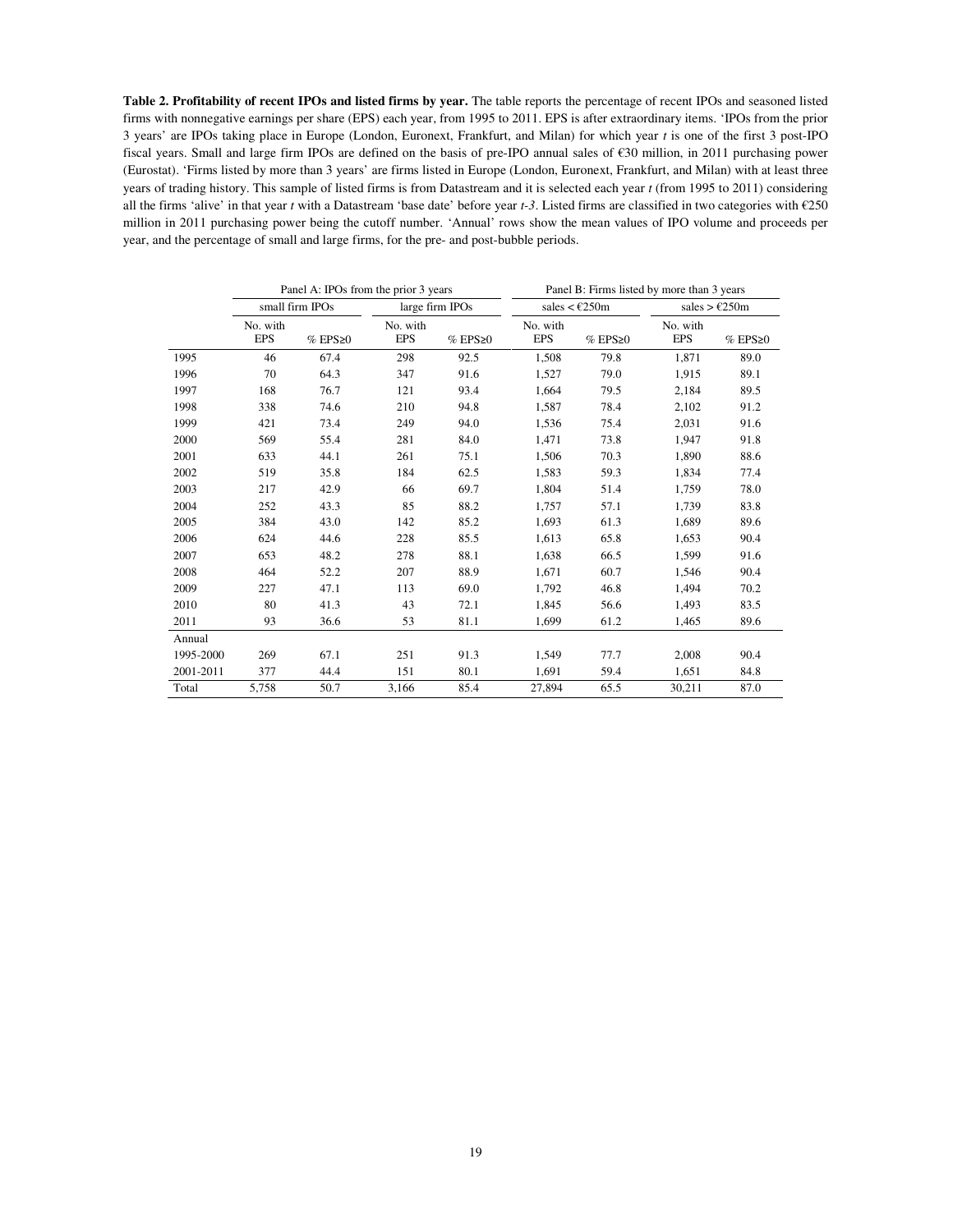**Table 3. Long-run performance of IPOs by firm size.** Average 3-year buy-and-hold returns (in percentage) of IPOs in Europe (London, Euronext, Frankfurt, and Milan) from 1995 to 2008. The sample include all the IPOs from the EurIPO database for which we have information on pre-IPO sales. Small firm IPOs are defined as those from companies with less than €30 million in pre-IPO annual sales, in 2011 purchasing power. The first 21 trading days after the IPO are excluded, as underwriters are often still stabilizing prices during this period. Returns are thus over the 35 months starting one month after the IPO, or a shorter time if a stock is delisted before its third year anniversary. 'Annual' rows show the mean values of IPO volume and proceeds per year, and the percentage of small and large firms, for the pre- and post-bubble periods.

|           | All IPOs       |                 |       | Small firm IPOs |       | Large firm IPOs |  |
|-----------|----------------|-----------------|-------|-----------------|-------|-----------------|--|
|           | No. with sales | $3y$ BHR $(\%)$ | No.   | $3y$ BHR $(\%)$ | No.   | $3y$ BHR $(\%)$ |  |
| 1995      | 87             | 110.0           | 49    | 103.0           | 38    | 119.1           |  |
| 1996      | 215            | 26.7            | 147   | 16.4            | 68    | 48.1            |  |
| 1997      | 219            | 188.9           | 146   | 214.3           | 73    | 140.4           |  |
| 1998      | 275            | 12.0            | 159   | 9.8             | 116   | 14.8            |  |
| 1999      | 371            | $-39.9$         | 252   | $-52.8$         | 119   | $-12.6$         |  |
| 2000      | 569            | $-63.9$         | 392   | $-71.0$         | 177   | $-45.7$         |  |
| 2001      | 191            | $-21.8$         | 149   | $-23.6$         | 42    | $-15.4$         |  |
| 2002      | 118            | 41.8            | 94    | 38.4            | 24    | 53.0            |  |
| 2003      | 89             | 42.2            | 66    | 28.7            | 23    | 88.5            |  |
| 2004      | 309            | 30.2            | 238   | 13.6            | 71    | 79.4            |  |
| 2005      | 429            | 13.8            | 309   | 7.5             | 120   | 27.5            |  |
| 2006      | 421            | $-9.0$          | 294   | $-2.2$          | 127   | $-23.7$         |  |
| 2007      | 351            | $-37.2$         | 231   | $-38.0$         | 120   | $-35.6$         |  |
| 2008      | 58             | $-4.0$          | 46    | $-5.0$          | 12    | $-0.2$          |  |
| Annual    |                |                 |       |                 |       |                 |  |
| 1995-2000 | 289            | 4.9             | 191   | $-2.5$          | 99    | 19.7            |  |
| 2001-2008 | 246            | 0.0             | 178   | $-3.3$          | 67    | 8.3             |  |
| Total     | 3,702          | 2.5             | 2,572 | $-2.9$          | 1,130 | 14.6            |  |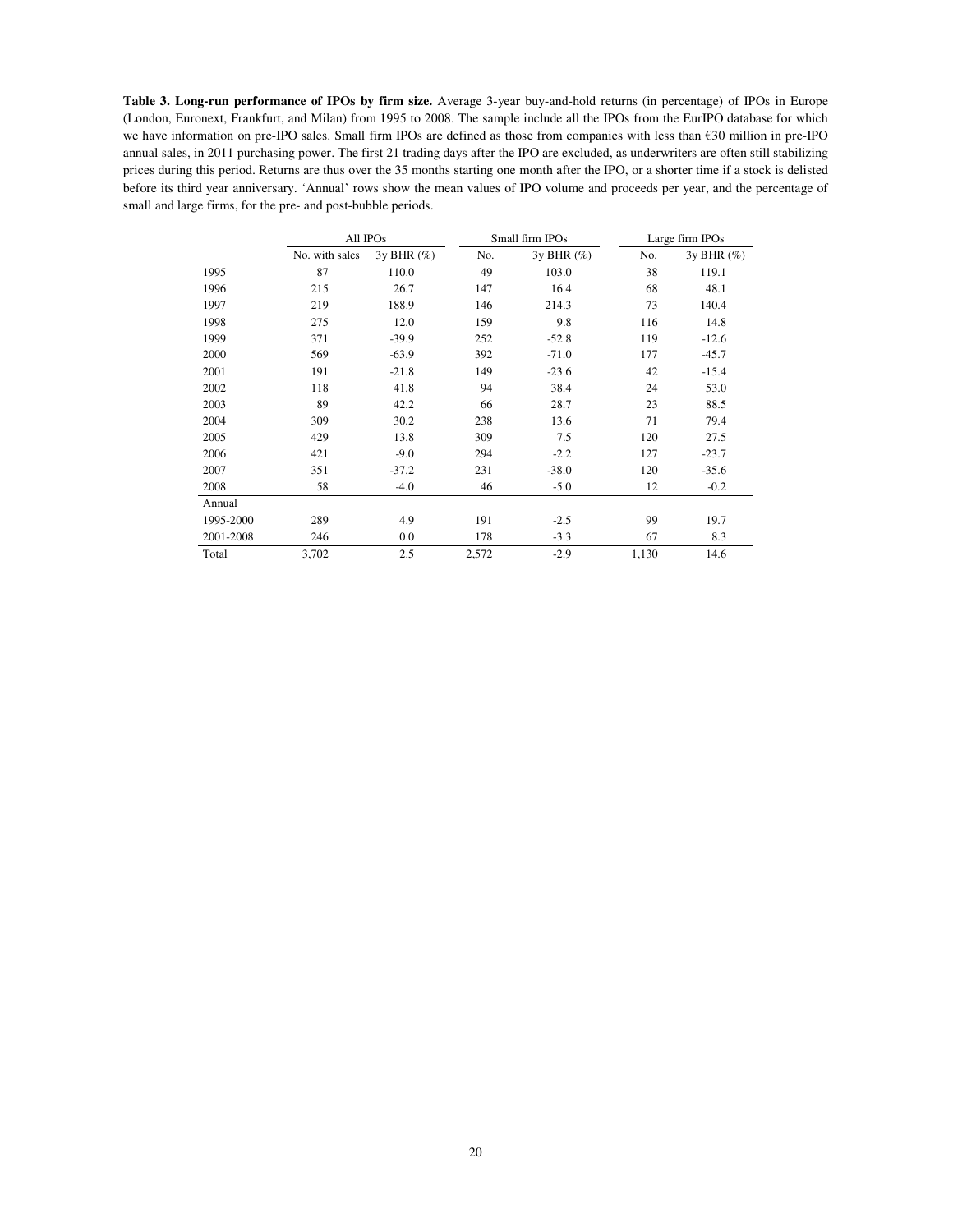**Table 4. The market share of non-European companies among European IPOs, and European IPOs on U.S. and other exchanges.** The table shows the number and percentage of IPOs conducted by foreign companies from 1995 to 2011 on the following stock exchanges: 'European exchanges' are London, Euronext, Frankfurt, and Milan stock exchanges; 'US exchanges' are NYSE and NASDAQ; 'Other exchanges' include Australia, India, Singapore, Hong Kong and Toronto stock exchanges. Non-European IPOs are those conducted by firms registered in a country outside the EU27 area. Firms domiciled in tax-haven countries are included as non-European, irrespective of the main country of operations. The 'European exchanges' column shows both the fraction of non-European and US firm IPOs. Source: EurIPO, Datastream.

|           |             |     | European exchanges |                |              |                | US exchanges | Other exchanges  |             |  |
|-----------|-------------|-----|--------------------|----------------|--------------|----------------|--------------|------------------|-------------|--|
|           | No.         |     | Non-EU firm IPOs   |                | US firm IPOs | No. EU         | $%$ EU firm  | No. EU           | $%$ EU firm |  |
|           | <b>IPOs</b> | No. | $\%$               | No.            | $\%$         | firm IPOs      | <b>IPOs</b>  | firm IPOs        | <b>IPOs</b> |  |
| 1995      | 87          | 1   | 1.1                | $\mathbf{0}$   | 0.0          | $\overline{2}$ | 0.4          | $\overline{0}$   | 0.0         |  |
| 1996      | 230         | 5   | 2.2                | 1              | 0.4          | 1              | 0.1          | $\mathbf{1}$     | 0.2         |  |
| 1997      | 219         | 3   | 1.4                | $\mathfrak{2}$ | 0.9          | $\mathbf{0}$   | 0.0          | $\overline{0}$   | 0.0         |  |
| 1998      | 275         | 3   | 1.1                | 1              | 0.4          | $\overline{2}$ | 0.7          | 1                | 0.4         |  |
| 1999      | 373         | 11  | 2.9                | 6              | 1.6          | $\mathbf{0}$   | 0.0          | $\overline{0}$   | 0.0         |  |
| 2000      | 572         | 19  | 3.3                | 4              | 0.7          | 1              | 0.3          | $\boldsymbol{0}$ | 0.0         |  |
| 2001      | 191         | 3   | 1.6                | 1              | 0.5          | $\overline{2}$ | 2.5          | 0                | 0.0         |  |
| 2002      | 120         | 5   | 4.2                | 3              | 2.5          | $\overline{c}$ | 3.0          | 0                | 0.0         |  |
| 2003      | 89          | 4   | 4.5                | $\mathbf{0}$   | 0.0          | 1              | 1.6          | $\boldsymbol{0}$ | 0.0         |  |
| 2004      | 309         | 30  | 9.7                | 5              | 1.6          | $\mathbf{0}$   | 0.0          | 0                | 0.0         |  |
| 2005      | 429         | 53  | 12.4               | 9              | 2.1          | 1              | 0.6          | $\mathbf{1}$     | 0.2         |  |
| 2006      | 421         | 49  | 11.6               | 14             | 3.3          | $\mathbf{1}$   | 0.6          | $\boldsymbol{0}$ | 0.0         |  |
| 2007      | 353         | 49  | 13.9               | 11             | 3.1          | 1              | 0.6          | 3                | 0.5         |  |
| 2008      | 60          | 9   | 15.0               | 3              | 5.0          | $\overline{2}$ | 9.5          | 1                | 0.6         |  |
| 2009      | 27          | 5   | 18.5               | 3              | 11.1         | $\mathbf{0}$   | 0.0          | 1                | 0.8         |  |
| 2010      | 102         | 15  | 14.7               | 6              | 5.9          | 3              | 3.2          | $\overline{c}$   | 0.6         |  |
| 2011      | 91          | 7   | 7.7                | 4              | 4.4          | 6              | 7.4          | 2                | 0.5         |  |
| Annual    |             |     |                    |                |              |                |              |                  |             |  |
| 1995-2000 | 293         | 7   | 2.4                | $\overline{c}$ | 0.8          | 1              | 0.2          | $\mathbf{0}$     | 0.1         |  |
| 2001-2011 | 199         | 21  | 10.4               | 5              | 2.7          | $\mathbf{2}$   | 1.7          | 1                | 0.9         |  |
| Total     | 3,948       | 271 | 6.9                | 73             | 1.8          | 25             | 0.7          | 12               | 0.2         |  |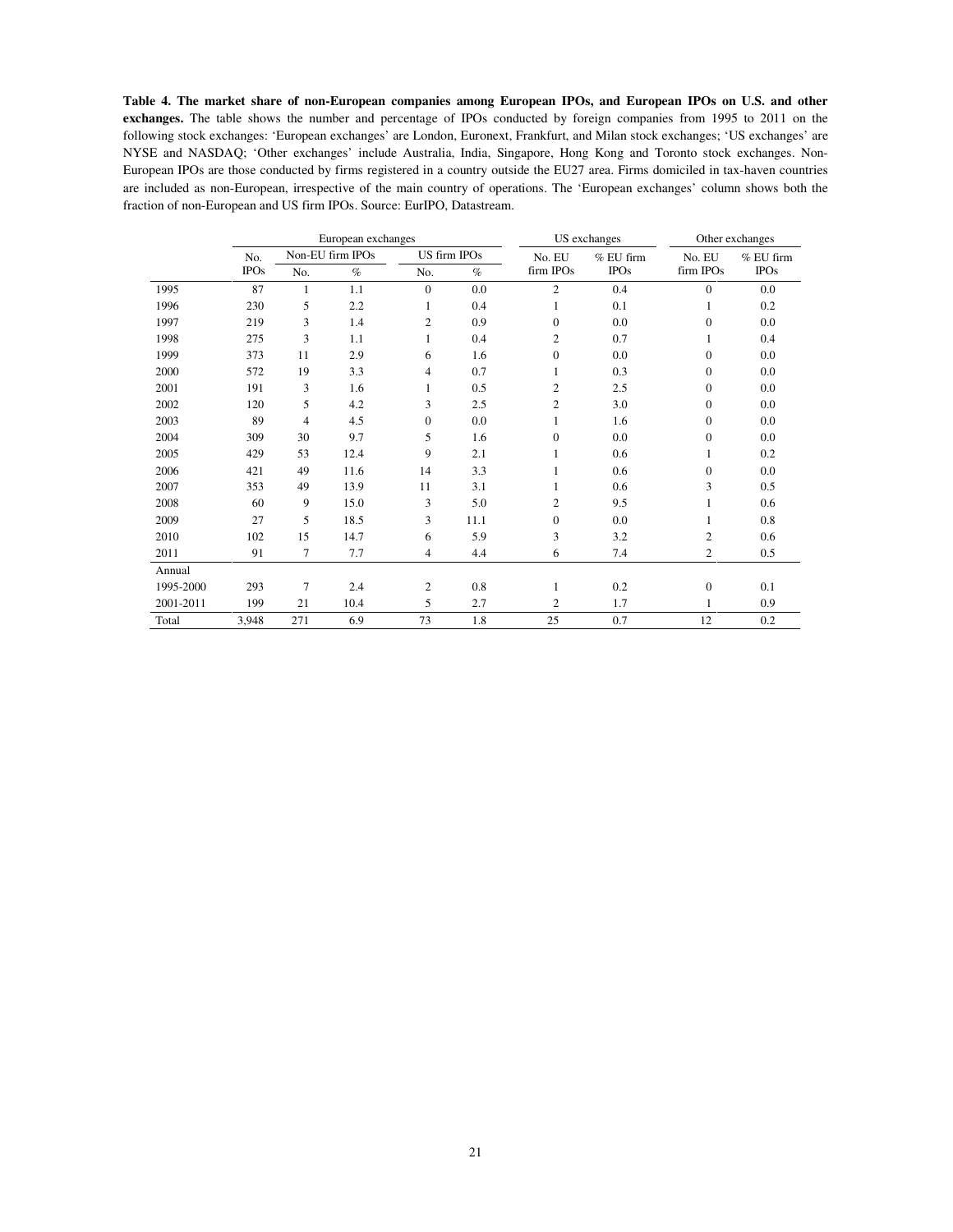**Table 5. M&A activity and delistings of IPOs within 3 years.** The sample is composed of 3,728 IPOs in Europe (London, Euronext, Frankfurt, and Milan) from 1995 to 2008. 'Target' includes IPOs that are taken over within three years from the IPO. 'Acquirer' includes IPOs that completed at least one merger or acquisition (M&A) deal as acquirer within three years from the IPO. 'Delisting' includes IPOs that delist due to bankruptcy or at direct request of the company within three years from the IPO. Small firm IPOs are defined as companies with less than €30 million in pre-IPO annual sales, in 2011 purchasing power. Source: EurIPO, Thomson OneBanker for the number of acquisitions.

|           |                    | All IPOs       |      |       |          |                |           |                    | Small firm IPOs |        |     |          | Large firm IPOs    |                |      |          |      |
|-----------|--------------------|----------------|------|-------|----------|----------------|-----------|--------------------|-----------------|--------|-----|----------|--------------------|----------------|------|----------|------|
|           |                    | Target         |      |       | Acquirer |                | Delisting |                    |                 | Target |     | Acquirer |                    | Target         |      | Acquirer |      |
|           | No.<br><b>IPOs</b> | No.            | $\%$ | No.   | $\%$     | No.            | $\%$      | No.<br><b>IPOs</b> | No.             | $\%$   | No. | $\%$     | No.<br><b>IPOs</b> | No.            | $\%$ | No.      | $\%$ |
| 1995      | 87                 | 9              | 10.3 | 31    | 35.6     |                | 1.1       | 49                 | 3               | 6.1    | 20  | 40.8     | 38                 | 6              | 15.8 | 11       | 28.9 |
| 1996      | 230                | 18             | 7.8  | 89    | 38.7     | $\overline{7}$ | 3.0       | 147                | 11              | 7.5    | 53  | 36.1     | 68                 | 7              | 10.3 | 36       | 52.9 |
| 1997      | 219                | 17             | 7.8  | 95    | 43.4     | 11             | 5.0       | 146                | 9               | 6.2    | 63  | 43.2     | 73                 | 8              | 11.0 | 32       | 43.8 |
| 1998      | 275                | 17             | 6.2  | 123   | 44.7     | 5              | 1.8       | 159                | 10              | 6.3    | 71  | 44.7     | 116                | $\overline{7}$ | 6.0  | 52       | 44.8 |
| 1999      | 373                | 13             | 3.5  | 163   | 43.7     | 10             | 2.7       | 252                | 11              | 4.4    | 100 | 39.7     | 119                | 2              | 1.7  | 63       | 52.9 |
| 2000      | 572                | 51             | 8.9  | 245   | 42.8     | 31             | 5.4       | 391                | 41              | 10.5   | 157 | 40.2     | 177                | 10             | 5.6  | 88       | 49.7 |
| 2001      | 191                | 24             | 12.6 | 66    | 34.6     | 5              | 2.6       | 149                | 21              | 14.1   | 48  | 32.2     | 42                 | 3              | 7.1  | 18       | 42.9 |
| 2002      | 120                | 8              | 6.7  | 34    | 28.3     | 5              | 4.2       | 94                 |                 | 7.4    | 25  | 26.6     | 24                 |                | 4.2  | 9        | 37.5 |
| 2003      | 89                 | 8              | 9.0  | 38    | 42.7     | $\overline{4}$ | 4.5       | 66                 | 7               | 10.6   | 27  | 40.9     | 23                 |                | 4.3  | 11       | 47.8 |
| 2004      | 309                | 44             | 14.2 | 120   | 38.8     | 26             | 8.4       | 238                | 36              | 15.1   | 85  | 35.7     | 71                 | 8              | 11.3 | 35       | 49.3 |
| 2005      | 429                | 44             | 10.3 | 132   | 30.8     | 15             | 3.5       | 309                | 35              | 11.3   | 93  | 30.1     | 120                | 9              | 7.5  | 39       | 32.5 |
| 2006      | 421                | 18             | 4.3  | 92    | 21.9     | $\overline{7}$ | 1.7       | 294                | 12              | 4.1    | 55  | 18.7     | 127                | 6              | 4.7  | 37       | 29.1 |
| 2007      | 353                | $\overline{4}$ | 1.1  | 73    | 20.7     |                | 0.3       | 232                | 4               | 1.7    | 37  | 15.9     | 119                | $\overline{0}$ | 0.0  | 36       | 30.3 |
| 2008      | 60                 |                | 1.7  | 11    | 18.3     | $\mathfrak{2}$ | 3.3       | 46                 | $\overline{0}$  | 0.0    | 10  | 21.7     | 13                 |                | 7.7  |          | 7.7  |
| Annual    |                    |                |      |       |          |                |           |                    |                 |        |     |          |                    |                |      |          |      |
| 1995-2000 | 293                | 21             | 7.1  | 124   | 42.3     | 11             | 3.7       | 191                | 14              | 7.4    | 77  | 40.4     | 99                 | $\overline{7}$ | 6.8  | 47       | 47.5 |
| 2001-2008 | 247                | 19             | 7.7  | 71    | 28.7     | 8              | 3.3       | 179                | 15              | 8.5    | 48  | 26.6     | 67                 | $\overline{4}$ | 5.4  | 23       | 34.5 |
| Total     | 3,728              | 276            | 7.4  | 1,312 | 35.2     | 130            | 3.5       | 2,572              | 207             | 8.0    | 844 | 32.8     | 1,130              | 69             | 6.1  | 468      | 41.4 |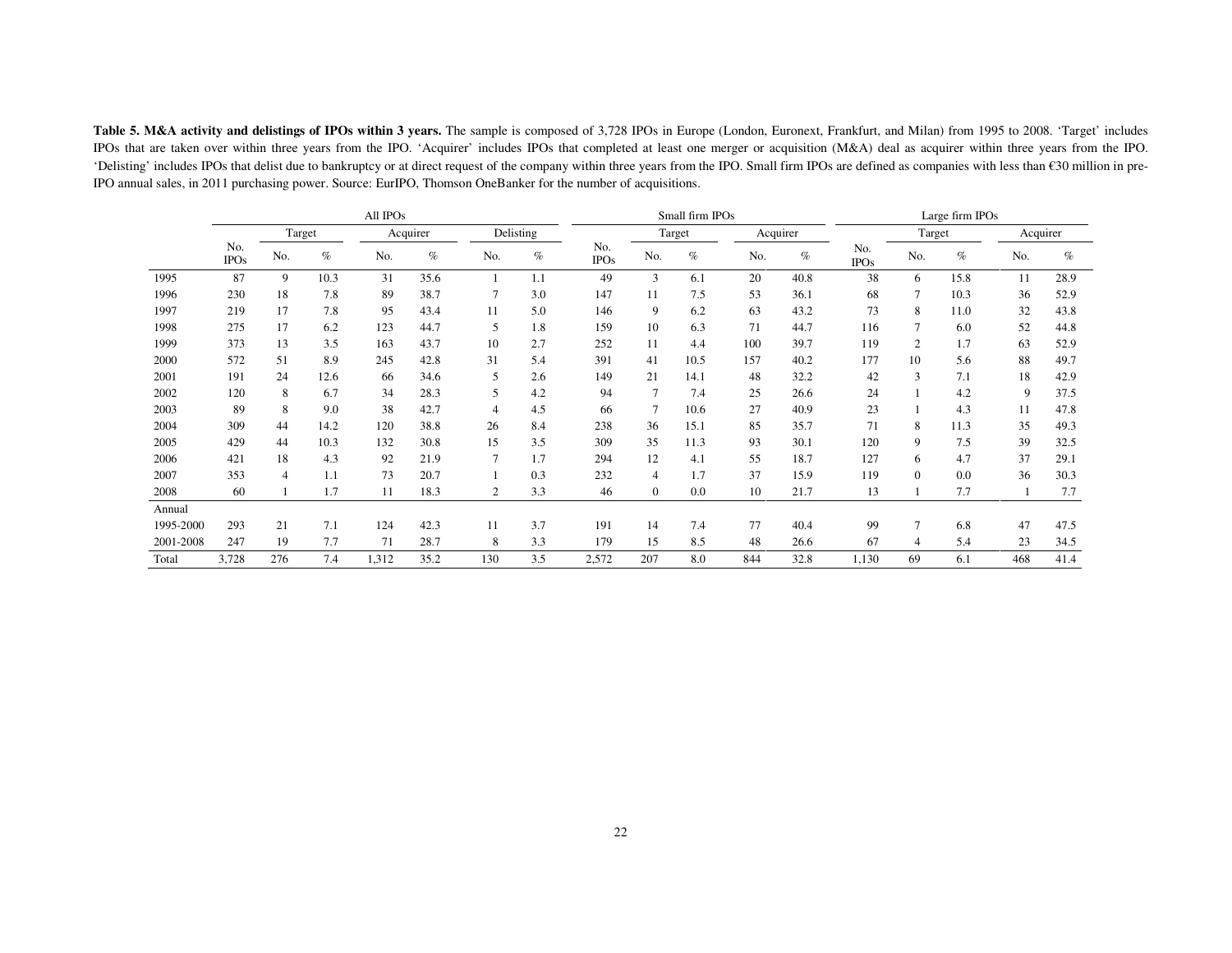**Table 6. Profitability of recent IPOs by market type.** The table reports the percentage of recent IPOs with nonnegative EPS each year, distinguishing between main vs second markets. The 'No. with EPS' columns refer to IPO firms with EPS available in Datastream. 'Main market IPOs from the prior 3 years' are IPOs taking place on Official List (London), Eurolist (Euronext), Amtlicher Markt (Frankfurt), and MTA (Milan), for which year *t* is one of the first 3 post-IPO fiscal years. 'Second market IPOs from the prior 3 years' are IPOs taking place on AIM (UK), Second Marché, Nouveau Marché, Marché Libre and Alternext (France), Neuer Markt and Freiverkehr Markt (Germany) and Expandi, Nuovo Mercato and AIM Italia (Italy), for which year *t* is one of the first 3 post-IPO fiscal years. Small and large firm IPOs are defined on the basis of pre-IPO annual sales of €30 million, in 2011 purchasing power (Eurostat). 'Annual' rows show the mean values of IPO volume and proceeds per year, and the percentage of small and large firms, for the pre- and post-bubble periods.

|           |                        | Main market IPOs from the prior 3 years |                                |                                | Second market IPOs from the prior 3 years |                      |                                |                                |  |  |
|-----------|------------------------|-----------------------------------------|--------------------------------|--------------------------------|-------------------------------------------|----------------------|--------------------------------|--------------------------------|--|--|
|           | No. with<br><b>EPS</b> | EPS $\geq$ 0 (%)                        | small with<br>EPS $\geq$ 0 (%) | large with<br>EPS $\geq$ 0 (%) | No. with<br><b>EPS</b>                    | EPS $\geq$ 0 $(\% )$ | small with<br>EPS $\geq$ 0 (%) | large with<br>EPS $\geq$ 0 (%) |  |  |
| 1995      | 89                     | 87.6                                    | 77.2                           | 95.2                           | 58                                        | 81.5                 | 76.6                           | 96.3                           |  |  |
| 1996      | 102                    | 88.2                                    | 74.9                           | 93.0                           | 143                                       | 81.1                 | 75.8                           | 97.0                           |  |  |
| 1997      | 121                    | 81.0                                    | 68.6                           | 92.6                           | 168                                       | 77.0                 | 71.4                           | 95.7                           |  |  |
| 1998      | 185                    | 87.0                                    | 78.4                           | 93.6                           | 363                                       | 80.2                 | 73.5                           | 96.0                           |  |  |
| 1999      | 173                    | 90.2                                    | 79.0                           | 96.4                           | 497                                       | 77.9                 | 72.4                           | 92.0                           |  |  |
| 2000      | 174                    | 74.7                                    | 53.2                           | 86.6                           | 676                                       | 62.3                 | 55.6                           | 82.2                           |  |  |
| 2001      | 173                    | 67.1                                    | 42.6                           | 80.4                           | 721                                       | 49.8                 | 44.2                           | 71.1                           |  |  |
| 2002      | 131                    | 53.4                                    | 28.3                           | 67.1                           | 572                                       | 40.4                 | 36.6                           | 58.6                           |  |  |
| 2003      | 57                     | 66.7                                    | 40.0                           | 72.3                           | 226                                       | 44.7                 | 43.0                           | 63.2                           |  |  |
| 2004      | 65                     | 86.2                                    | 72.7                           | 88.9                           | 272                                       | 47.1                 | 41.9                           | 87.1                           |  |  |
| 2005      | 105                    | 78.1                                    | 42.1                           | 86.0                           | 421                                       | 48.5                 | 43.0                           | 83.9                           |  |  |
| 2006      | 184                    | 81.0                                    | 54.0                           | 91.0                           | 668                                       | 48.5                 | 43.7                           | 77.7                           |  |  |
| 2007      | 225                    | 83.6                                    | 62.3                           | 92.9                           | 706                                       | 52.7                 | 46.6                           | 82.0                           |  |  |
| 2008      | 177                    | 84.2                                    | 69.8                           | 92.1                           | 494                                       | 56.1                 | 49.4                           | 84.9                           |  |  |
| 2009      | 89                     | 69.7                                    | 51.6                           | 78.0                           | 251                                       | 49.4                 | 46.4                           | 59.3                           |  |  |
| 2010      | 34                     | 76.5                                    | 60.0                           | 80.0                           | 89                                        | 43.8                 | 38.6                           | 61.1                           |  |  |
| 2011      | 40                     | 77.5                                    | 37.5                           | 84.8                           | 106                                       | 44.3                 | 36.5                           | 75.0                           |  |  |
| Annual    |                        |                                         |                                |                                |                                           |                      |                                |                                |  |  |
| 1995-2000 | 141                    | 84.7                                    | 72.6                           | 92.8                           | 318                                       | 74.0                 | 68.0                           | 90.7                           |  |  |
| 2001-2011 | 155                    | 76.8                                    | 55.9                           | 85.8                           | 411                                       | 49.1                 | 43.9                           | 75.5                           |  |  |
| Total     | 2,124                  | 80.3                                    | 65.2                           | 88.5                           | 6,431                                     | 58.9                 | 52.8                           | 82.3                           |  |  |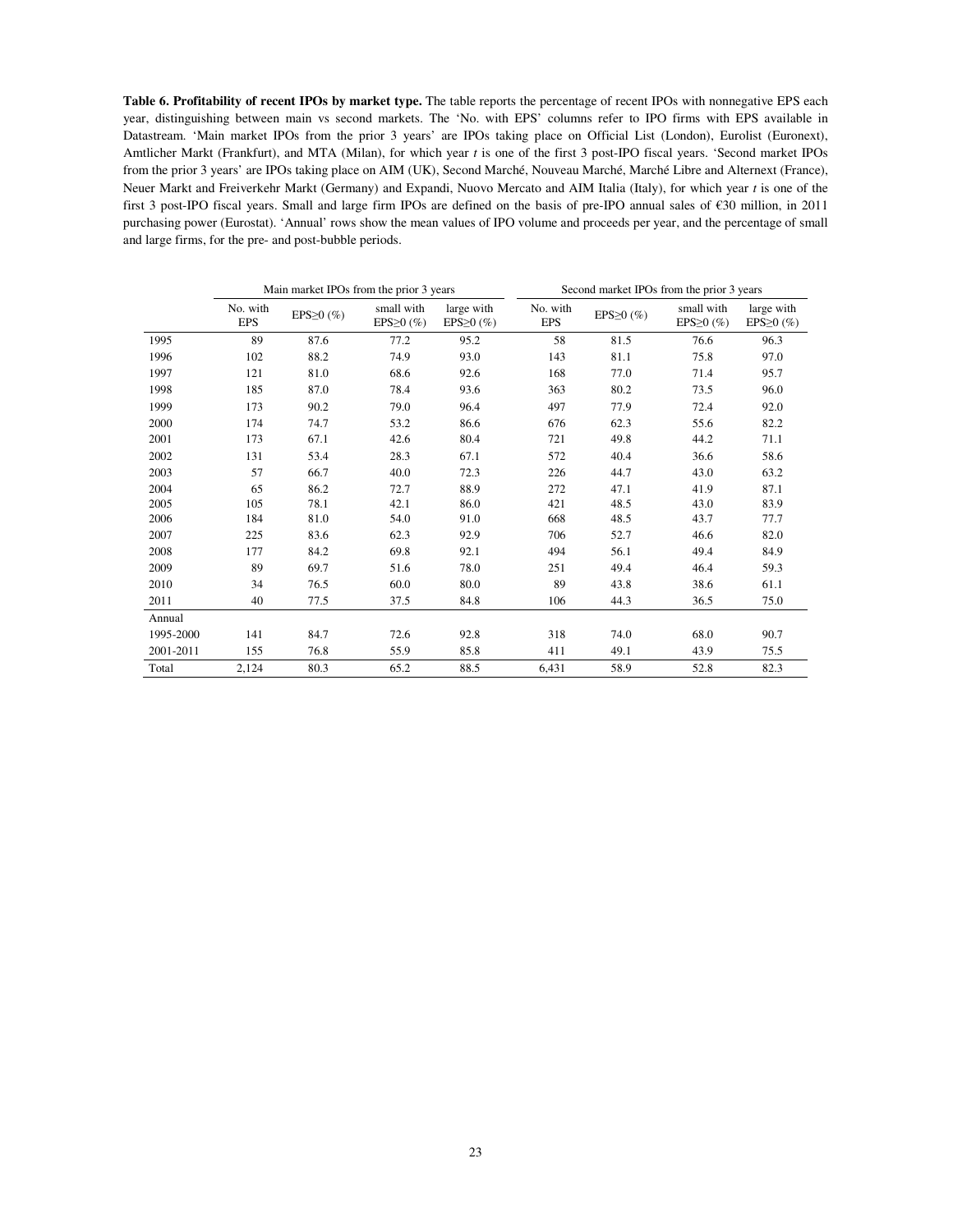**Table 7. Long-run performance of IPOs by market type.** Average 3-year percentage buy-and-hold returns of IPOs in Europe (London, Euronext, Frankfurt, and Milan) from 1995 to 2008, distinguishing between main vs. second markets. The sample include all the IPOs from the EurIPO database for which we have information on pre-IPO sales. Main markets are Official List (London), Eurolist (Euronext), Amtlicher Markt (Frankfurt), and MTA (Milan); second markets are AIM (UK), Second Marché, Nouveau Marché, Marché Libre and Alternext (France), Neuer Markt and Freiverkehr Markt (Germany) and Expandi, Nuovo Mercato and AIM Italia (Italy). Small firm IPOs are defined as those from companies with less than €30 million in pre-IPO annual sales, in 2011 purchasing power. The first 21 trading days after the IPO are excluded, as underwriters are often still stabilizing prices during this period. If a stock is delisted before the 36-month anniversary of the IPO, the buy-and-hold return is less than 35 month. 'Annual' rows show the mean values of IPO volume and proceeds per year, and the percentage of small and large firms, for the pre- and postbubble periods.

|           |                   |          | Main market IPOs          |                           | Second market IPOs |          |                           |                           |  |  |
|-----------|-------------------|----------|---------------------------|---------------------------|--------------------|----------|---------------------------|---------------------------|--|--|
|           | no. with<br>sales | all IPOs | small firm<br><b>IPOs</b> | large firm<br><b>IPOs</b> | no. with<br>sales  | all IPOs | small firm<br><b>IPOs</b> | large firm<br><b>IPOs</b> |  |  |
| 1995      | 58                | 115.9    | 121.1                     | 110.2                     | 29                 | 98.4     | 74.4                      | 143.9                     |  |  |
| 1996      | 75                | 47.8     | 16.4                      | 53.2                      | 140                | 15.2     | 10.7                      | 37.8                      |  |  |
| 1997      | 76                | 141.1    | 214.3                     | 114.6                     | 143                | 217.1    | 228.5                     | 177.5                     |  |  |
| 1998      | 71                | 39.8     | 9.8                       | 24.1                      | 204                | 2.8      | $-0.6$                    | 9.0                       |  |  |
| 1999      | 78                | $-35.8$  | $-52.8$                   | $-28.1$                   | 293                | $-40.9$  | $-52.9$                   | $-2.3$                    |  |  |
| 2000      | 105               | $-51.7$  | $-70.9$                   | $-37.9$                   | 463                | $-66.5$  | $-71.0$                   | $-50.3$                   |  |  |
| 2001      | 32                | 0.2      | $-23.6$                   | $-9.2$                    | 159                | $-26.6$  | $-26.4$                   | $-29.6$                   |  |  |
| 2002      | 23                | 73.7     | 38.4                      | 80.2                      | 95                 | 32.3     | 36.8                      | $-19.5$                   |  |  |
| 2003      | 13                | 113.5    | 28.7                      | 120.4                     | 76                 | 27.7     | 26.8                      | 35.4                      |  |  |
| 2004      | 40                | 81.3     | 13.6                      | 92.4                      | 269                | 21.5     | 14.5                      | 64.7                      |  |  |
| 2005      | 69                | 36.5     | 7.5                       | 41.6                      | 360                | 9.3      | 7.2                       | 16.9                      |  |  |
| 2006      | 98                | $-12.5$  | $-2.2$                    | $-17.8$                   | 323                | $-7.7$   | $-2.5$                    | $-32.9$                   |  |  |
| 2007      | 79                | $-34.3$  | $-38.2$                   | $-41.1$                   | 272                | $-38.0$  | $-40.5$                   | $-30.5$                   |  |  |
| 2008      | 12                | 17.6     | $-5.0$                    | 20.5                      | 47                 | $-10.6$  | $-8.3$                    | $-22.7$                   |  |  |
| Annual    |                   |          |                           |                           |                    |          |                           |                           |  |  |
| 1995-2000 | 77                | 36.6     | 46.0                      | 30.2                      | 212                | $-6.4$   | $-11.8$                   | 10.5                      |  |  |
| 2001-2008 | 46                | 15.1     | 5.1                       | 18.3                      | 200                | $-3.8$   | $-4.0$                    | $-2.9$                    |  |  |
| Total     | 829               | 27.5     | 33.5                      | 24.5                      | 2,873              | $-5.1$   | $-7.6$                    | 4.9                       |  |  |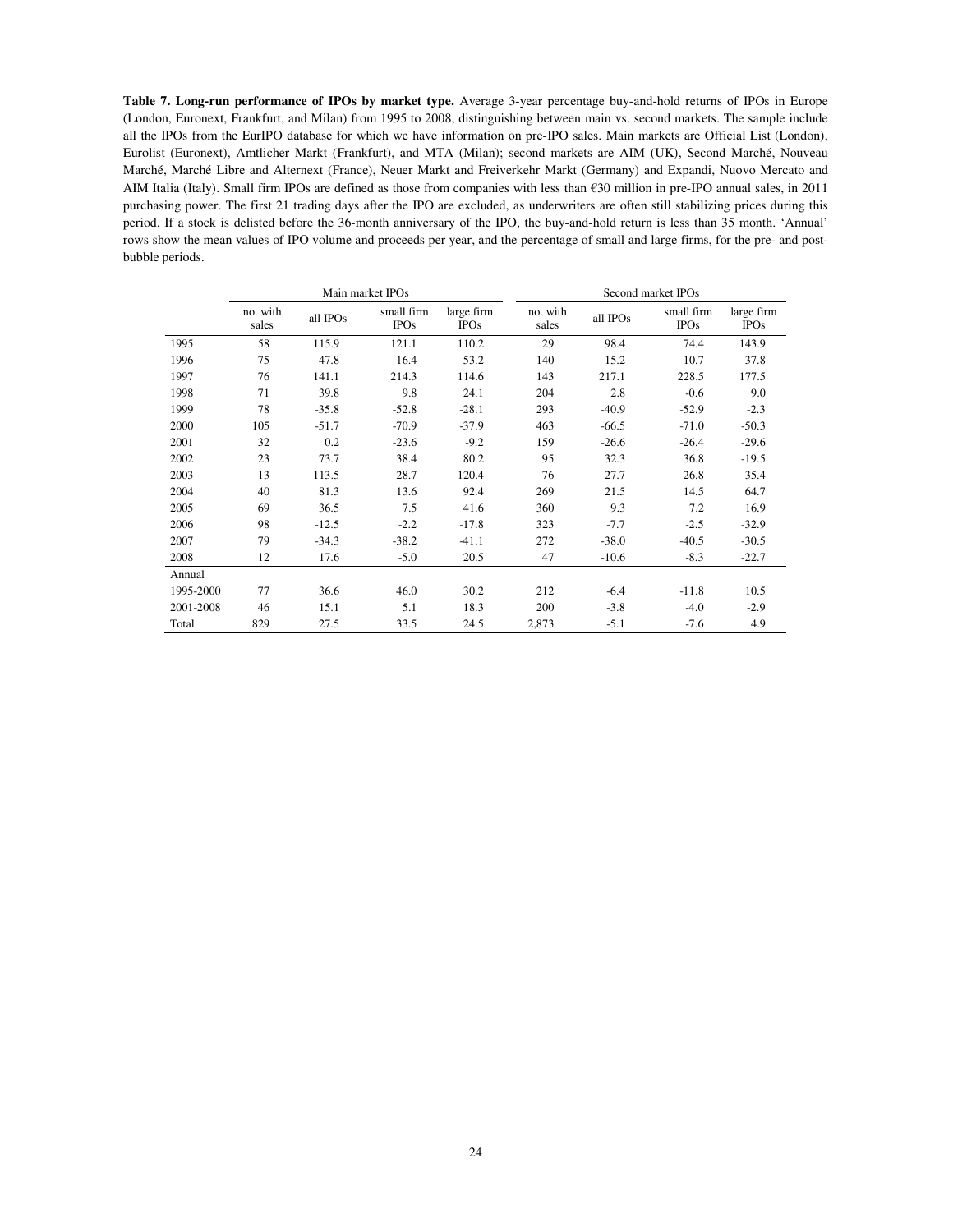Table 8. The market share of non-European companies by market type. IPOs in Europe (London, Euronext, Frankfurt, and Milan) from 1995 to 2011, distinguishing between main vs second markets. Main markets are Official List (London), Eurolist (Euronext), Amtlicher Markt (Frankfurt), and MTA (Milan); second markets are AIM (UK), Second Marché, Nouveau Marché, Marché Libre and Alternext (France), Neuer Markt and Freiverkehr Markt (Germany) and Expandi, Nuovo Mercato and AIM Italia (Italy). Non-European IPOs are considered as IPOs conducted by firms registered in a country outside the EU27 area. Firms domiciled in tax-haven countries are included as non-European, irrespective of the main country of operations. Source: EurIPO.

|           |          | Main market IPOs |             |          | Second market IPOs |          |  |  |  |
|-----------|----------|------------------|-------------|----------|--------------------|----------|--|--|--|
|           | No. IPOs | non-EU           | $\%$ non-EU | No. IPOs | non-EU             | % non-EU |  |  |  |
| 1995      | 58       | $\mathbf{0}$     | 0.0         | 29       | 1                  | 3.4      |  |  |  |
| 1996      | 83       | $\mathbf{0}$     | 0.0         | 147      | 5                  | 3.4      |  |  |  |
| 1997      | 76       | $\mathbf{0}$     | 0.0         | 143      | 3                  | 2.1      |  |  |  |
| 1998      | 71       | 1                | 1.4         | 204      | $\overline{c}$     | 1.0      |  |  |  |
| 1999      | 78       | 1                | 1.3         | 295      | 10                 | 3.4      |  |  |  |
| 2000      | 108      | 5                | 4.6         | 464      | 14                 | 3.0      |  |  |  |
| 2001      | 32       | $\mathbf{0}$     | 0.0         | 159      | 3                  | 1.9      |  |  |  |
| 2002      | 25       | $\mathbf{0}$     | 0.0         | 95       | 5                  | 5.3      |  |  |  |
| 2003      | 13       | 3                | 23.1        | 76       | $\mathbf{1}$       | 1.3      |  |  |  |
| 2004      | 40       | 3                | 7.5         | 269      | 27                 | 10.0     |  |  |  |
| 2005      | 69       | $\mathbf{0}$     | 0.0         | 360      | 53                 | 14.7     |  |  |  |
| 2006      | 98       | $\overline{2}$   | 2.0         | 323      | 47                 | 14.6     |  |  |  |
| 2007      | 79       | 3                | 3.8         | 274      | 46                 | 16.8     |  |  |  |
| 2008      | 12       | $\mathbf{0}$     | 0.0         | 48       | 9                  | 18.8     |  |  |  |
| 2009      | 3        | $\mathbf{0}$     | 0.0         | 24       | 5                  | 20.8     |  |  |  |
| 2010      | 25       | 6                | 24.0        | 77       | 9                  | 11.7     |  |  |  |
| 2011      | 23       | 3                | 13.0        | 68       | 4                  | 5.9      |  |  |  |
| Annual    |          |                  |             |          |                    |          |  |  |  |
| 1995-2000 | 79       | $\mathbf{1}$     | 1.5         | 214      | 6                  | 2.7      |  |  |  |
| 2001-2011 | 38       | $\overline{2}$   | 4.8         | 161      | 19                 | 11.8     |  |  |  |
| Total     | 893      | 27               | 3.0         | 3,055    | 244                | 8.0      |  |  |  |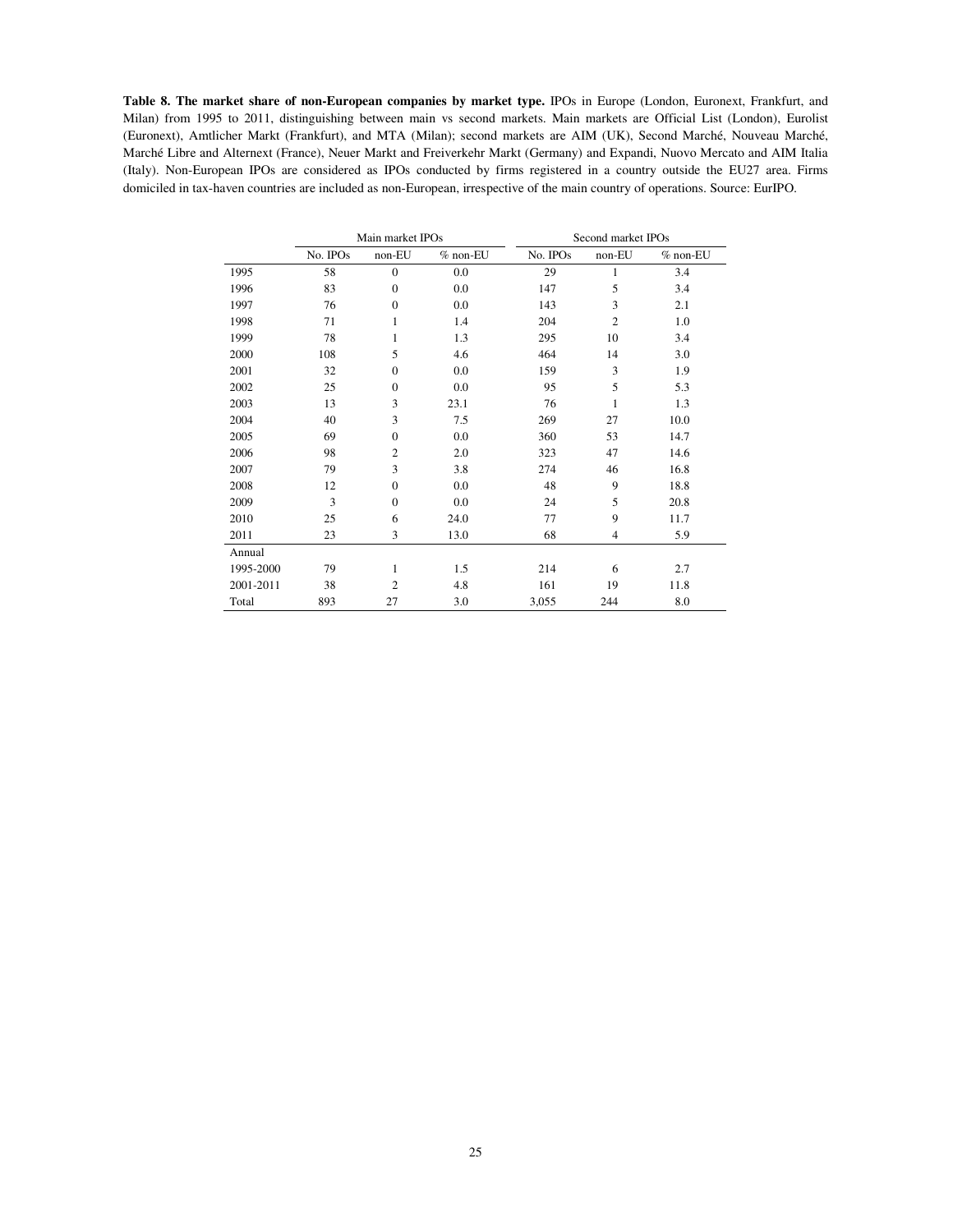**Table 9. M&A activity and delistings of IPOs within 3 years, by market type.** Sample of IPOs in Europe (London, Euronext, Frankfurt, and Milan) from 1995 to 2008, distinguishing between main vs second markets. Main markets are Official List (London), Eurolist (Euronext), Amtlicher Markt (Frankfurt), and MTA (Milan); second markets are AIM (UK), Second Marché, Nouveau Marché, Marché Libre and Alternext (France), Neuer Markt and Freiverkehr Markt (Germany) and Expandi, Nuovo Mercato and AIM Italia (Italy). 'Target' includes IPOs that are taken over within three years from the IPO. 'Acquirer' includes IPOs that completed at least one merger or acquisition (M&A) deal as acquirer within three years from the IPO. 'Delisting' includes IPOs that delist due to bankruptcy or at direct request of the company within three years from the IPO. Source: EurIPO, Thomson OneBanker for the number of acquisitions.

|           |             |                |      | Main market IPOs |      |                |         | Second market IPOs |                |        |          |      |     |           |
|-----------|-------------|----------------|------|------------------|------|----------------|---------|--------------------|----------------|--------|----------|------|-----|-----------|
|           | No.         | Target         |      | Acquirer         |      | Delisting      |         | No.                |                | Target | Acquirer |      |     | Delisting |
|           | <b>IPOs</b> | No.            | $\%$ | No.              | $\%$ | No.            | $\%$    | <b>IPOs</b>        | No.            | $\%$   | No.      | $\%$ | No. | $\%$      |
| 1995      | 58          | 8              | 13.8 | 22               | 37.9 | $\Omega$       | 0.0     | 29                 |                | 3.4    | 9        | 31.0 | 1   | 3.4       |
| 1996      | 83          | 10             | 12.0 | 37               | 44.6 |                | 1.2     | 147                | 8              | 5.4    | 52       | 35.4 | 6   | 4.1       |
| 1997      | 76          | 11             | 14.5 | 36               | 47.4 |                | 1.3     | 143                | 6              | 4.2    | 59       | 41.3 | 10  | 7.0       |
| 1998      | 71          | 11             | 15.5 | 34               | 47.9 |                | 1.4     | 204                | 6              | 2.9    | 89       | 43.6 | 4   | 2.0       |
| 1999      | 78          | 1              | 1.3  | 34               | 43.6 |                | 1.3     | 295                | 12             | 4.1    | 129      | 43.7 | 9   | 3.1       |
| 2000      | 108         | 13             | 12.0 | 54               | 50.0 | 5              | 4.6     | 464                | 38             | 8.2    | 191      | 41.2 | 26  | 5.6       |
| 2001      | 32          | 2              | 6.3  | 12               | 37.5 | 2              | 6.3     | 159                | 22             | 13.8   | 54       | 34.0 | 3   | 1.9       |
| 2002      | 25          |                | 4.0  | 9                | 36.0 |                | 4.0     | 95                 | $\tau$         | 7.4    | 25       | 26.3 | 4   | 4.2       |
| 2003      | 13          | 1              | 7.7  | 6                | 46.2 | $\theta$       | 0.0     | 76                 | 7              | 9.2    | 32       | 42.1 | 4   | 5.3       |
| 2004      | 40          | 3              | 7.5  | 17               | 42.5 | $\theta$       | 0.0     | 269                | 41             | 15.2   | 103      | 38.3 | 26  | 9.7       |
| 2005      | 69          | 1              | 1.4  | 31               | 44.9 | $\overline{0}$ | 0.0     | 360                | 43             | 11.9   | 101      | 28.1 | 15  | 4.2       |
| 2006      | 98          |                | 1.0  | 31               | 31.6 | $\Omega$       | 0.0     | 323                | 17             | 5.3    | 61       | 18.9 | 7   | 2.2       |
| 2007      | 79          | $\overline{0}$ | 0.0  | 25               | 31.6 | $\overline{0}$ | 0.0     | 274                | $\overline{4}$ | 1.5    | 48       | 17.5 | 1   | 0.4       |
| 2008      | 12          | $\overline{0}$ | 0.0  | 3                | 25.0 | $\theta$       | $0.0\,$ | 48                 | 1              | 2.1    | 8        | 16.7 | 2   | 4.2       |
| Annual    |             |                |      |                  |      |                |         |                    |                |        |          |      |     |           |
| 1995-2000 | 79          | 9              | 11.4 | 36               | 45.8 | 2              | 1.9     | 214                | 12             | 5.5    | 88       | 41.0 | 9   | 4.4       |
| 2001-2008 | 46          | 1              | 2.4  | 17               | 36.4 | $\Omega$       | 0.8     | 201                | 18             | 8.9    | 54       | 26.9 | 8   | 3.9       |
| Total     | 842         | 63             | 7.5  | 351              | 41.7 | 12             | 1.4     | 2,886              | 213            | 7.4    | 961      | 33.3 | 118 | 4.1       |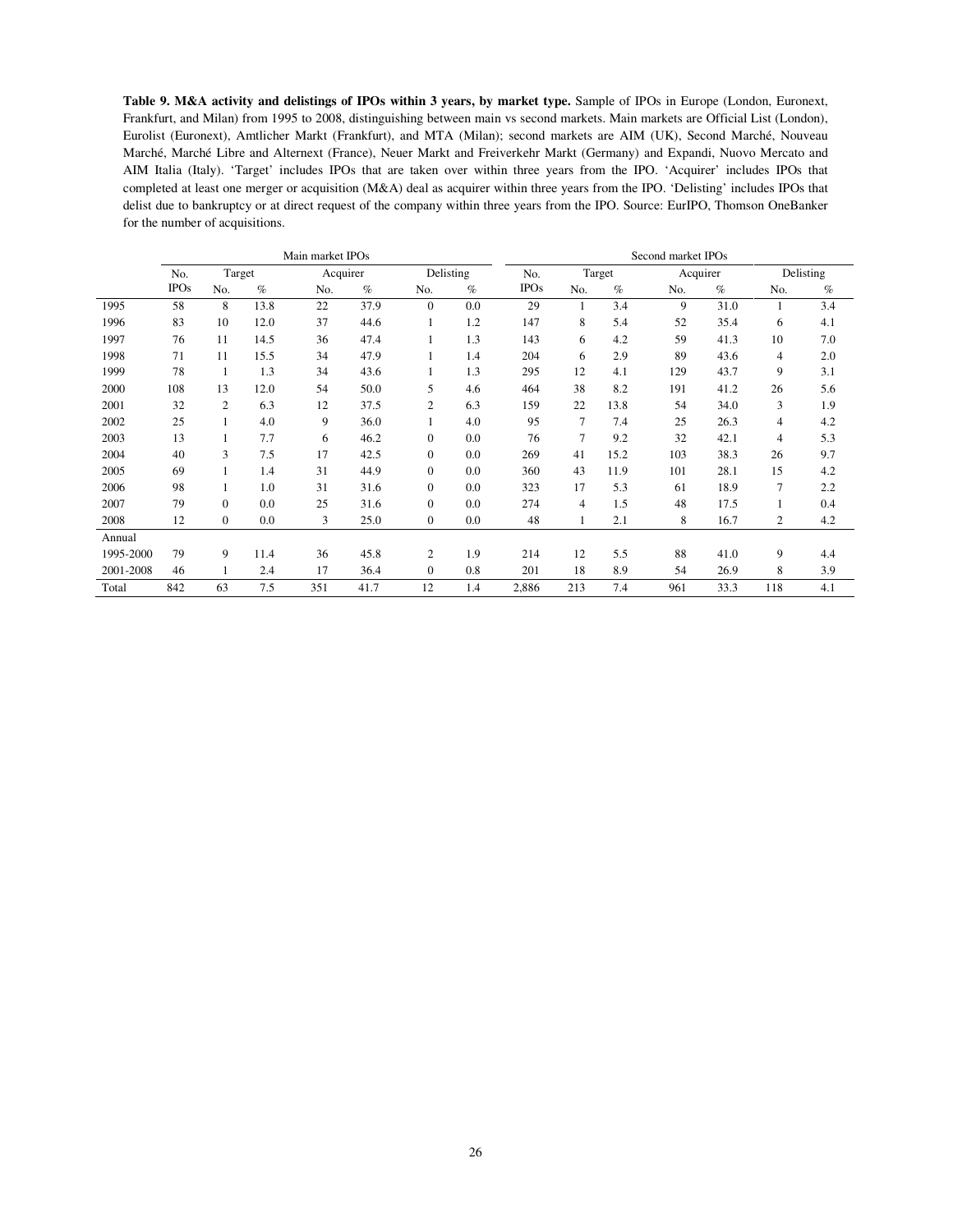**Table 10. Quarterly time-series maximum likelihood regressions of scaled IPO volume.** Time-series regressions using maximum likelihood estimation with residuals following an AR(1) process on the sample of 3,948 European IPOs (London, Euronext, Frankfurt and Milan) from 1995 to 2011. The dependent variable is the number of IPOs (model 1), the number of small firm IPOs (model 2), the number of large firm IPOs (model 3), and the number of second market IPOs (model 4) in each quarter, all scaled by quarterly real GDP, measured in €trillions of 2011 purchasing power. Small and large IPO firms are distinguished using a cutoff of €30 million in inflation-adjusted pre-IPO annual sales. GDP is the sum of the quarterly GDPs of the UK, France, Germany and Italy, plus Belgium, Netherlands and Portugal since the establishment of Euronext in 2005, and is measured in trillions of euros. *Time Trend* equals 1 for the first quarter of 1995 and increases by 1 for each quarter onwards until the third quarter of 2011. *EU SOXequivalent dummy* equals 1 from the second quarter of 2002, when the implementation of SOX-like regulatory changes began in Europe with the introduction of *The German Corporate Governance Code* by German authorities. *EuroMid Index* is the value of the FTSE EuroMid equity index adjusted for inflation using 2011 purchasing power and scaled at 1 for the first quarter of 1995. *M/B for small firms* is the market-to-book ratio for small firms (defined as less than €250 million in annual sales using €2011), calculated as the sum of market value of small firms divided by the sum of book value of small firms. Both the market value and the book value are measured at quarter t-2. *EuroMid return [t-2, t-1]* is the FTSE EuroMid Index percentage return in quarter t-1. *Initial IPO return (t-1)* is the average first day percentage return for IPOs in quarter t-1, defined as the difference between the first day closing price and the offer price divided by the offer price. *EuroMid future return* [t+1, t+4] is the FTSE EuroMid Index percentage return in quarter  $(t+1)$  to  $(t+4)$ . *Real GDP growth [t, t+3]* is the percentage growth in real GDP from quarter t to quarter t+3, downloaded from Eurostat. *Percentage of small firms with EPS*≥*0 (t-1)* is the percentage of firms with at least three years of trading history that have nonnegative EPS in quarter t-1 (small firms are with less than €250 million in annual sales using €2011). *Quarter 1dummy* is a first quarter dummy that equals one in the first quarter of each year and zero otherwise. AR(1) is the lagged error term. The Durbin-Watson statistics and the R-squareds are also reported. The 67 quarters are from the first quarter of 1995 to the third quarter of 2011 (the EuroMid future return [t+1, t+4] variable is not available for observations of the fourth quarter of 2011). T-statistics are in parentheses below the coefficients. \*\*\*, \*\*, and \* indicate significance at the 1%, 5%, and 10% level respectively.

|                                                  |                               | (1)         | (2)                    | (3)                                     | (4)                           |
|--------------------------------------------------|-------------------------------|-------------|------------------------|-----------------------------------------|-------------------------------|
|                                                  | Mean value<br>(Std deviation) | No. of IPOs | No. small<br>firm IPOs | No. large<br>$\operatorname{firm}$ IPOs | No. IPOs on<br>second markets |
| Mean value of the dependent variable             |                               | 29.76       | 20.35                  | 9.09                                    | 22.88                         |
| Standard deviation of the dependent variable     |                               | (21.66)     | (14.97)                | (7.71)                                  | (17.62)                       |
| Time trend                                       | 34.00                         | $-0.71**$   | $-0.34*$               | $-0.26$                                 | $-0.39*$                      |
|                                                  | (19.49)                       | $(-2.10)$   | $(-1.93)$              | $(-1.52)$                               | $(-1.88)$                     |
| EU SOX-equivalent                                | 0.57                          | $-11.91$    | $-2.90$                | $-5.76$                                 | $-8.90$                       |
|                                                  | 0.50                          | $(-1.32)$   | $(-0.52)$              | $(-1.43)$                               | $(-0.98)$                     |
| EuroMid Index                                    | 1.70                          | 29.96***    | 13.46***               | 12.57***                                | 17.51***                      |
|                                                  | (0.50)                        | (2.83)      | (2.67)                 | (3.76)                                  | (2.65)                        |
| $M/B$ small firms (t-2)                          | 6.17                          | 0.47        | 0.27                   | 0.20                                    | 0.05                          |
|                                                  | (5.21)                        | (0.73)      | (0.99)                 | (1.12)                                  | (0.38)                        |
| EuroMid return [t-2, t-1]                        | 1.46                          | $-0.13$     | $-0.08$                | $-0.04$                                 | $-0.09$                       |
|                                                  | (10.93)                       | $(-0.79)$   | $(-1.07)$              | $(-0.53)$                               | $(-0.86)$                     |
| Initial IPO return $(t-1)$                       | 15.98                         | $0.19**$    | $0.08*$                | $0.12***$                               | $0.10*$                       |
|                                                  | (23.66)                       | (2.18)      | (1.83)                 | (3.71)                                  | (1.94)                        |
| EuroMid future return [t+1, t+4]                 | 4.84                          | 0.10        | 0.05                   | 0.05                                    | 0.07                          |
|                                                  | (21.56)                       | (1.14)      | (1.01)                 | (0.83)                                  | (1.02)                        |
| Real GDP growth [t, t+3]                         | 1.16                          | 0.85        | 0.20                   | 0.43                                    | 0.42                          |
|                                                  | (2.59)                        | (1.33)      | (0.49)                 | (0.84)                                  | (0.94)                        |
| Percentage of small firms with $EPS \ge 0$ (t-1) | 67.05                         | $-0.46$     | $-0.04$                | $-0.20$                                 | $-0.34$                       |
|                                                  | (10.15)                       | $(-0.89)$   | $(-0.11)$              | $(-0.79)$                               | $(-0.79)$                     |
| Quarter 1 dummy                                  | 0.25                          | $-12.55***$ | $-7.85***$             | $-3.97*$                                | $-8.33***$                    |
|                                                  | (0.44)                        | $(-5.21)$   | $(-5.32)$              | $(-1.89)$                               | $(-4.58)$                     |
| $AR(1)$ coefficient                              |                               | $0.57***$   | $0.78***$              | 0.02                                    | $0.74***$                     |
|                                                  |                               | (2.67)      | (7.45)                 | (0.10)                                  | (5.31)                        |
| Constant                                         |                               | 36.64       | 11.53                  | 10.22                                   | 30.92                         |
|                                                  |                               | (1.00)      | (0.38)                 | (0.54)                                  | (0.97)                        |
| Observations                                     |                               | 67          | 67                     | 67                                      | 67                            |
| R-squared                                        |                               | 0.77        | 0.76                   | 0.64                                    | 0.77                          |
| Durbin-Watson statistics                         |                               | 1.27        | 1.05                   | 1.97                                    | 1.16                          |
|                                                  |                               |             |                        |                                         |                               |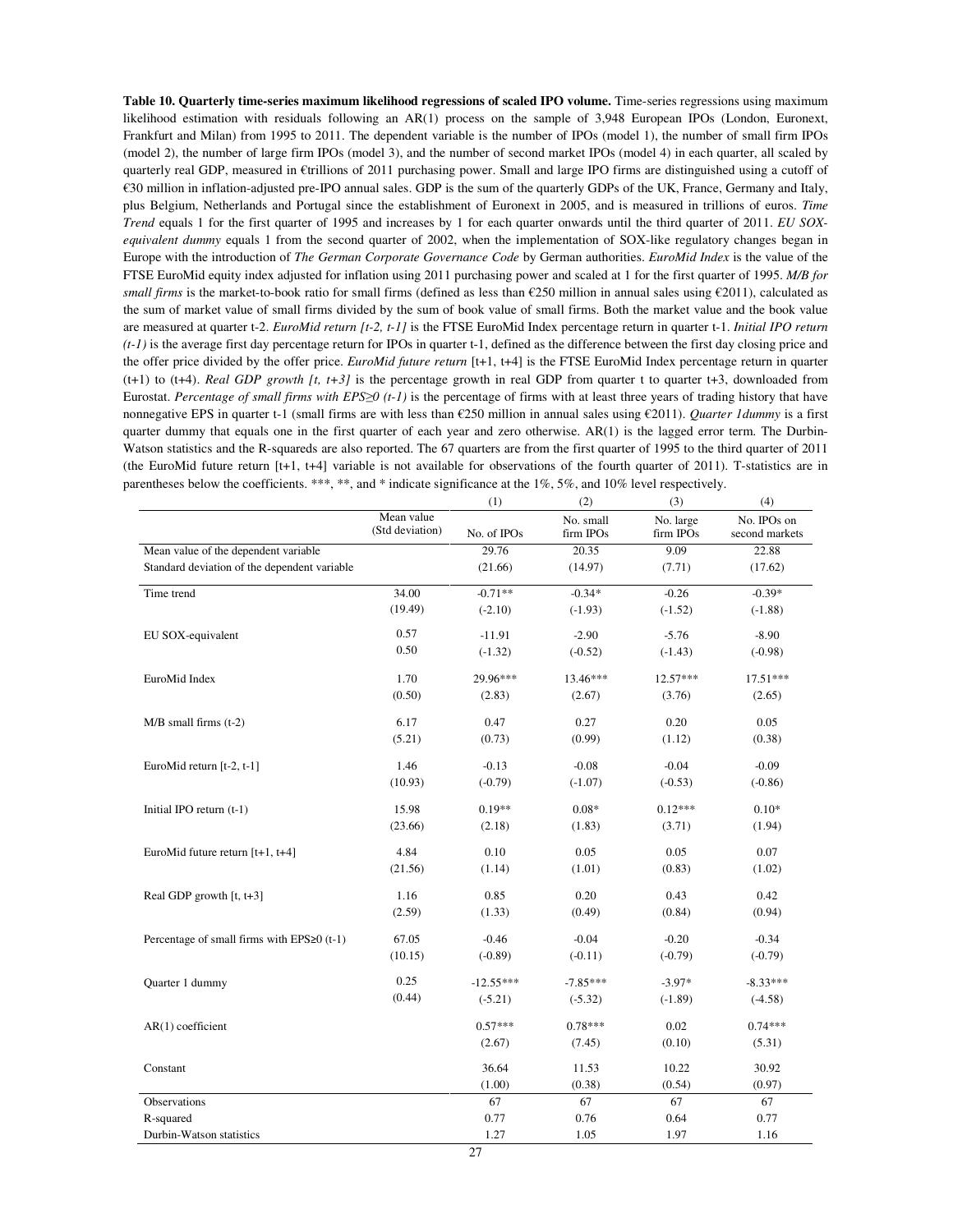**Figure 1. Profitability of small and large listed firms.** The graph reports the number of firms with earnings per share available from Datastream each year from 1995 to 2011, categorized by firm size and profitability. The black line divides small firms from large firms. The light shaded area represents the fraction of firms with non-negative earnings per share, while the dark shaded area represents the fraction of firms with negative earnings per share. For each year, the number of small firms is the sum of small firm IPOs from the prior three years (pre-IPO annual sales < €30 million, 2011 purchasing power) and small firms listed more than three years (annual sales < €250 million, 2011 purchasing power). Analogously, the number of large firms is the sum of large firm IPOs from the prior three years and large firms listed more than three years.



**Figure 2. IPO vs. M&A activity in Europe.** The black solid line refers to the number of IPOs in Europe (London, Euronext, Frankfurt and Milan; source: EurIPO), while the dashed line refers to the number of M&As involving a target based in Western Europe, both public and private (source: Zephyr). Values are computed as the ratio between the number of IPOs (M&As) in the corresponding year on the X-axis and the overall number of IPOs (M&As) completed during 1995-2011.